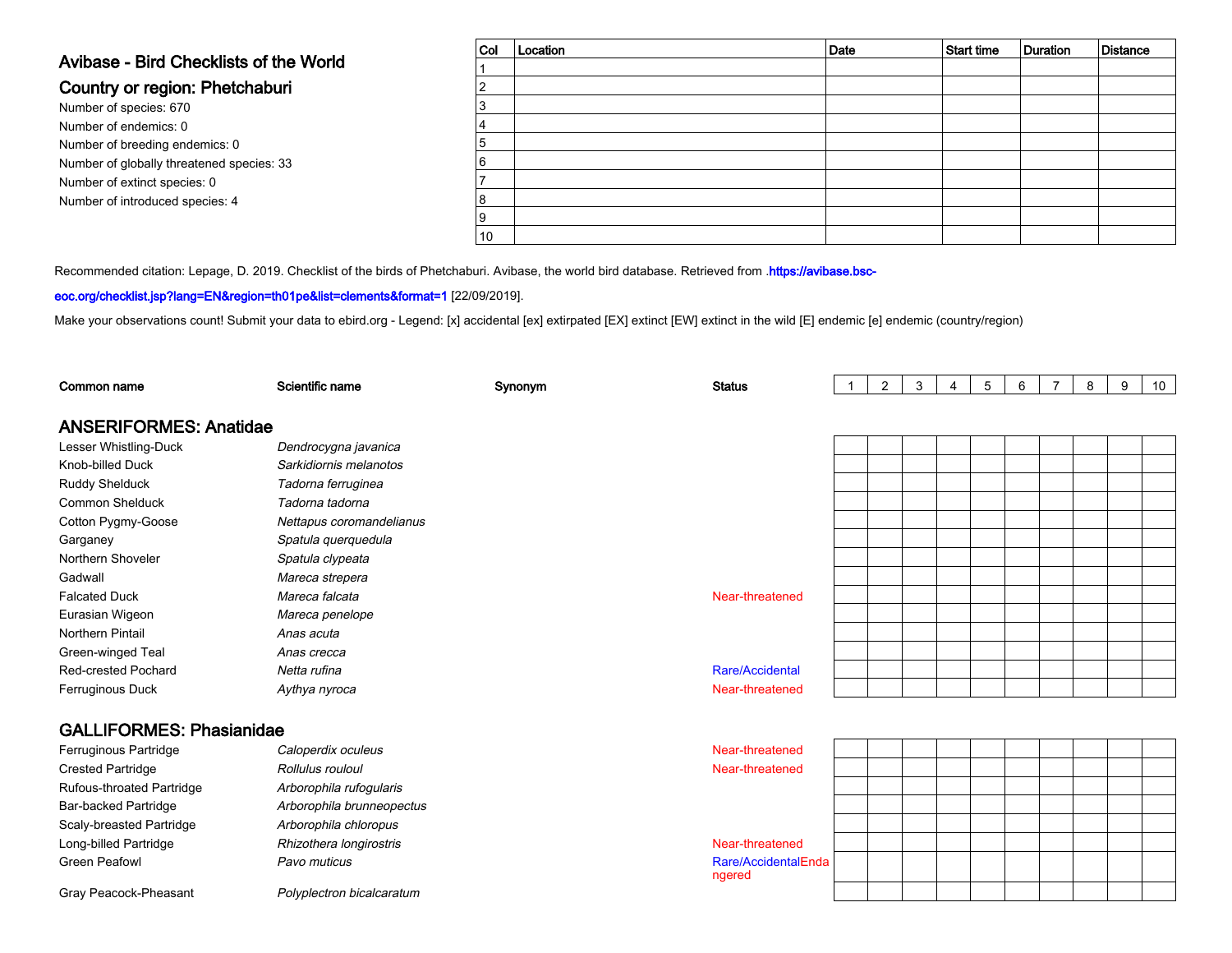| Common name                | Scientific name         | Synonym | <b>Status</b> | ົ |  | 6 |  | 10 |
|----------------------------|-------------------------|---------|---------------|---|--|---|--|----|
| <b>Blue-breasted Quail</b> | Synoicus chinensis      |         |               |   |  |   |  |    |
| Rain Quail                 | Coturnix coromandelica  |         |               |   |  |   |  |    |
| Chinese Francolin          | Francolinus pintadeanus |         |               |   |  |   |  |    |
| Red Junglefowl             | Gallus gallus           |         |               |   |  |   |  |    |
| Kalij Pheasant             | Lophura leucomelanos    |         |               |   |  |   |  |    |
| <b>Crested Fireback</b>    | Lophura ignita          |         |               |   |  |   |  |    |
|                            |                         |         |               |   |  |   |  |    |

#### PHOENICOPTERIFORMES: Phoenicopteridae

Greater Flamingo

Little Grebe

Tachybaptus ruficollis

Streptopelia tranquebarica

Streptopelia chinensis

Macropygia unchall

Macropygia ruficeps

Chalcophaps indica

Geopelia striata

Treron vernans

Treron bicinctus<br>Treron phayrei

Treron curvirostra

Treron seimundi

Treron apicauda

Treron sieboldii

Ducula aenea

Ducula badia

Treron sphenurus

#### COLUMBIFORMES: Columbidae

PODICIPEDIFORMES: Podicipedidae

n Columba livia Rock PigeonRed Collared-DoveSpotted DoveBarred Cuckoo-DoveLittle Cuckoo-DoveAsian Emerald DoveZebra DovePink-necked Green-PigeonOrange-breasted Green-PigeonAshy-headed Green-Pigeonn *Treron phayrei* Near-threatened and the set of the set of the set of the set of the set of the set of the set of the set of the set of the set of the set of the set of the set of the set of the set of the set of the set Thick-billed Green-PigeonYellow-vented Green-PigeonPin-tailed Green-PigeonWedge-tailed Green-PigeonWhite-bellied Green-PigeonGreen Imperial-PigeonMountain Imperial-Pigeon

#### CUCULIFORMES: Cuculidae

Greater CoucalLesser CoucalRaffles's MalkohaRed-billed MalkohaChestnut-breasted MalkohaBlack-bellied MalkohaGreen-billed MalkohaChestnut-winged CuckooPied CuckooAsian Koelo Chrysococcyx maculatus Asian Emerald Cuckoo

 Centropus sinensis Centropus bengalensis Rhinortha chlorophaea Zanclostomus javanicus Phaenicophaeus curvirostris Phaenicophaeus diardi Near-threatened Near-threatened Phaenicophaeus tristis Clamator coromandus Clamator jacobinus Eudynamys scolopaceus

o Representative *Phoenicopterus roseus* Rare/Accidental Rare/Accidental References Rare/Accidental Rare/Accidental Rare Rare/Accidental Rare Rare  $\mathbb{R}$ 

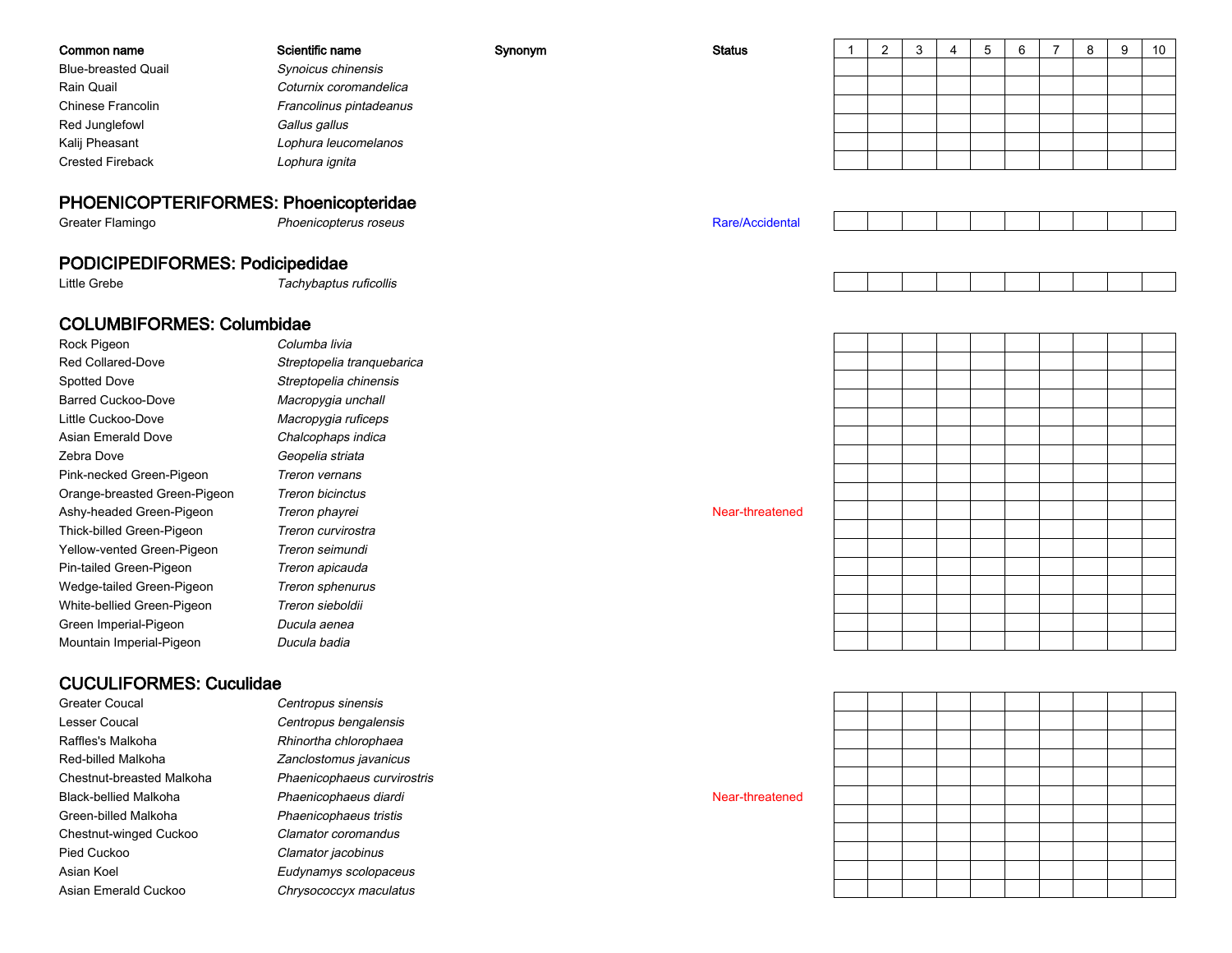| Common name                 | Scientific name             | Synonym | <b>Status</b>   | $\overline{2}$ | 3 | ৬ | 6 | 8 | 9 | 10 |
|-----------------------------|-----------------------------|---------|-----------------|----------------|---|---|---|---|---|----|
| Violet Cuckoo               | Chrysococcyx xanthorhynchus |         |                 |                |   |   |   |   |   |    |
| <b>Banded Bay Cuckoo</b>    | Cacomantis sonneratii       |         |                 |                |   |   |   |   |   |    |
| Plaintive Cuckoo            | Cacomantis merulinus        |         |                 |                |   |   |   |   |   |    |
| Brush Cuckoo                | Cacomantis variolosus       |         |                 |                |   |   |   |   |   |    |
| Square-tailed Drongo-Cuckoo | Surniculus lugubris         |         |                 |                |   |   |   |   |   |    |
| Moustached Hawk-Cuckoo      | Hierococcyx vagans          |         | Near-threatened |                |   |   |   |   |   |    |
| Large Hawk-Cuckoo           | Hierococcyx sparverioides   |         |                 |                |   |   |   |   |   |    |
| Hodgson's Hawk-Cuckoo       | Hierococcyx nisicolor       |         |                 |                |   |   |   |   |   |    |
| Indian Cuckoo               | Cuculus micropterus         |         |                 |                |   |   |   |   |   |    |
| Himalayan Cuckoo            | Cuculus saturatus           |         |                 |                |   |   |   |   |   |    |
| Common Cuckoo               | Cuculus canorus             |         |                 |                |   |   |   |   |   |    |

#### CAPRIMULGIFORMES: Podargidae

Blyth's Frogmouth

h Batrachostomus affinis

# CAPRIMULGIFORMES: Caprimulgidae

| <b>Great Eared-Nightiar</b> | Lyncornis macrotis    |
|-----------------------------|-----------------------|
| Gray Nightjar               | Caprimulgus jotaka    |
| Large-tailed Nightjar       | Caprimulgus macrurus  |
| Indian Nightjar             | Caprimulgus asiaticus |
| Savanna Nightjar            | Caprimulgus affinis   |

### CAPRIMULGIFORMES: Apodidae

| Silver-rumped Needletail  | Rhaphidura leucopygialis   |
|---------------------------|----------------------------|
| White-throated Needletail | Hirundapus caudacutus      |
| Silver-backed Needletail  | Hirundapus cochinchinensis |
| Brown-backed Needletail   | Hirundapus giganteus       |
| Himalayan Swiftlet        | Aerodramus brevirostris    |
| White-nest Swiftlet       | Aerodramus fuciphagus      |
| Germain's Swiftlet        | Aerodramus germani         |
| Pacific Swift             | Apus pacificus             |
| Cook's Swift              | Apus cooki                 |
| House Swift               | Apus nipalensis            |
| Asian Palm-Swift          | Cypsiurus balasiensis      |

# CAPRIMULGIFORMES: Hemiprocnidae

Crested TreeswiftGray-rumped TreeswiftWhiskered Treeswift

t **Hemiprocne coronata** t **Hemiprocne longipennis** Hemiprocne comata

# GRUIFORMES: Rallidae

Slaty-breasted RailEurasian MoorhenEurasian Coot

 Lewinia striatan Gallinula chloropus Fulica atra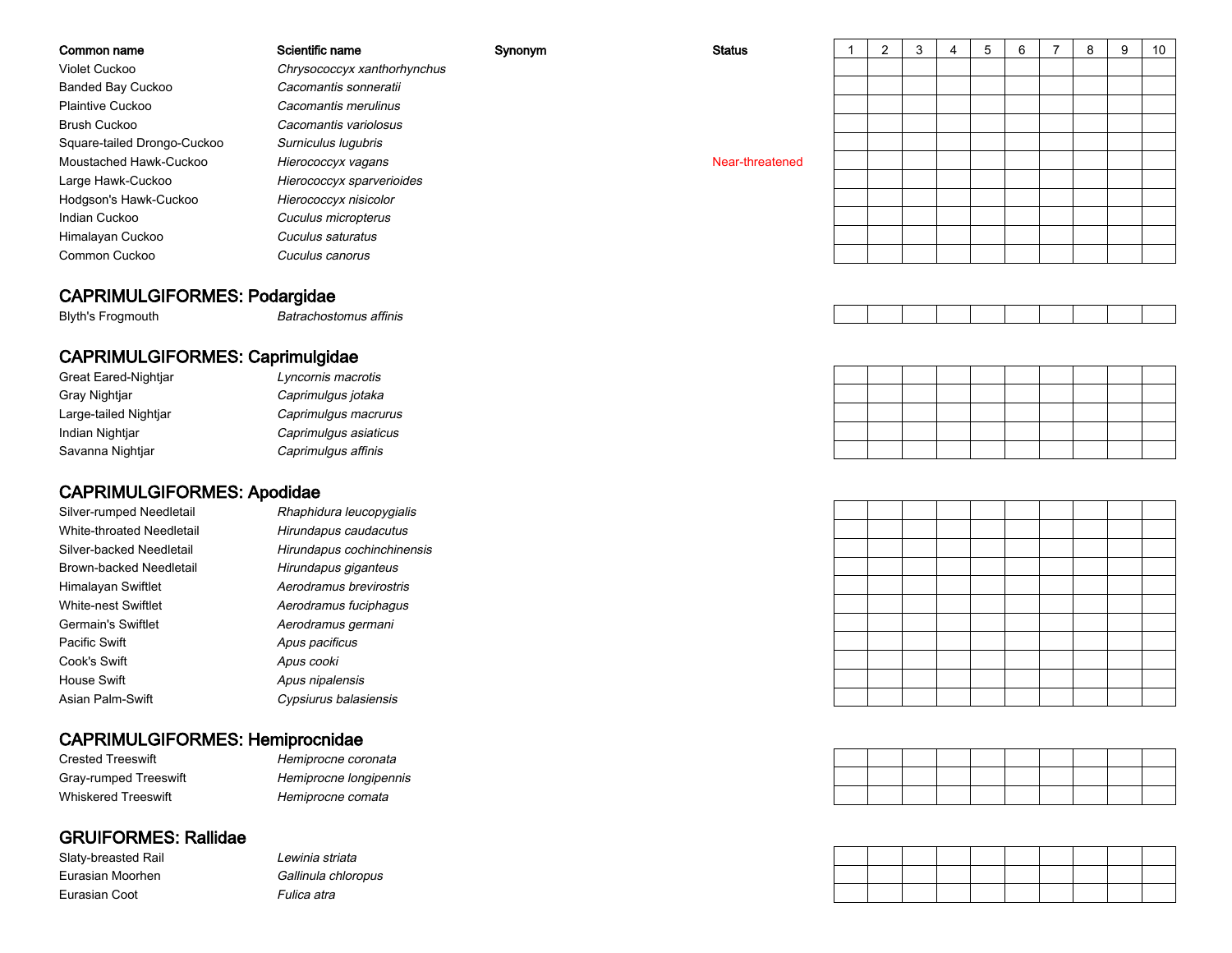| Common name                              | Scientific name          | Synonym | <b>Status</b>   | -1 | $\overline{2}$ | 3 | 4 | 5 | 6 | $\overline{7}$ | 8 | 9 | 10 |
|------------------------------------------|--------------------------|---------|-----------------|----|----------------|---|---|---|---|----------------|---|---|----|
| Gray-headed Swamphen                     | Porphyrio poliocephalus  |         |                 |    |                |   |   |   |   |                |   |   |    |
| Watercock                                | Gallicrex cinerea        |         |                 |    |                |   |   |   |   |                |   |   |    |
| White-breasted Waterhen                  | Amaurornis phoenicurus   |         |                 |    |                |   |   |   |   |                |   |   |    |
| <b>White-browed Crake</b>                | Amaurornis cinerea       |         |                 |    |                |   |   |   |   |                |   |   |    |
| Red-legged Crake                         | Rallina fasciata         |         |                 |    |                |   |   |   |   |                |   |   |    |
| Slaty-legged Crake                       | Rallina eurizonoides     |         |                 |    |                |   |   |   |   |                |   |   |    |
| Ruddy-breasted Crake                     | Zapornia fusca           |         |                 |    |                |   |   |   |   |                |   |   |    |
| <b>Baillon's Crake</b>                   | Zapornia pusilla         |         |                 |    |                |   |   |   |   |                |   |   |    |
| <b>CHARADRIIFORMES: Burhinidae</b>       |                          |         |                 |    |                |   |   |   |   |                |   |   |    |
| Indian Thick-knee                        | <b>Burhinus indicus</b>  |         |                 |    |                |   |   |   |   |                |   |   |    |
| <b>Great Thick-knee</b>                  | Esacus recurvirostris    |         | Near-threatened |    |                |   |   |   |   |                |   |   |    |
| <b>CHARADRIIFORMES: Recurvirostridae</b> |                          |         |                 |    |                |   |   |   |   |                |   |   |    |
| <b>Black-winged Stilt</b>                | Himantopus himantopus    |         |                 |    |                |   |   |   |   |                |   |   |    |
| Pied Avocet                              | Recurvirostra avosetta   |         | Rare/Accidental |    |                |   |   |   |   |                |   |   |    |
|                                          |                          |         |                 |    |                |   |   |   |   |                |   |   |    |
| <b>CHARADRIIFORMES: Charadriidae</b>     |                          |         |                 |    |                |   |   |   |   |                |   |   |    |
| <b>Black-bellied Plover</b>              | Pluvialis squatarola     |         |                 |    |                |   |   |   |   |                |   |   |    |
| Pacific Golden-Plover                    | Pluvialis fulva          |         |                 |    |                |   |   |   |   |                |   |   |    |
| <b>River Lapwing</b>                     | Vanellus duvaucelii      |         | Near-threatened |    |                |   |   |   |   |                |   |   |    |
| Gray-headed Lapwing                      | Vanellus cinereus        |         |                 |    |                |   |   |   |   |                |   |   |    |
| Red-wattled Lapwing                      | Vanellus indicus         |         |                 |    |                |   |   |   |   |                |   |   |    |
| Lesser Sand-Plover                       | Charadrius mongolus      |         |                 |    |                |   |   |   |   |                |   |   |    |
| <b>Greater Sand-Plover</b>               | Charadrius leschenaultii |         |                 |    |                |   |   |   |   |                |   |   |    |
| Malaysian Plover                         | Charadrius peronii       |         | Near-threatened |    |                |   |   |   |   |                |   |   |    |
| Kentish Plover                           | Charadrius alexandrinus  |         |                 |    |                |   |   |   |   |                |   |   |    |
| Common Ringed Plover                     | Charadrius hiaticula     |         | Rare/Accidental |    |                |   |   |   |   |                |   |   |    |
| Little Ringed Plover                     | Charadrius dubius        |         |                 |    |                |   |   |   |   |                |   |   |    |
| <b>Oriental Plover</b>                   | Charadrius veredus       |         | Rare/Accidental |    |                |   |   |   |   |                |   |   |    |
| <b>CHARADRIIFORMES: Rostratulidae</b>    |                          |         |                 |    |                |   |   |   |   |                |   |   |    |
| Greater Painted-Snipe                    | Rostratula benghalensis  |         |                 |    |                |   |   |   |   |                |   |   |    |
|                                          |                          |         |                 |    |                |   |   |   |   |                |   |   |    |

# CHARADRIIFORMES: Jacanidae

| Pheasant-tailed<br>Jacana | Hydrophasianus chirurgus         |  |  |  |  |  |
|---------------------------|----------------------------------|--|--|--|--|--|
| Bronze-winged<br>Jacana   | <i><b>Metopidius indicus</b></i> |  |  |  |  |  |

# CHARADRIIFORMES: Scolopacidae

- WhimbrelFar Eastern CurlewEurasian CurlewBar-tailed GodwitBlack-tailed Godwit
	- I and the *Numenius phaeopus* w **Numenius madagascariensis** entries and the material entries of the material entries of the material entries of the material entries of the material entries of the material entries of the material entries of the material Numenius arquata and the control of the control of the Near-threatened Limosa lapponicaLimosa limosa

 Near-threatened Near-threatened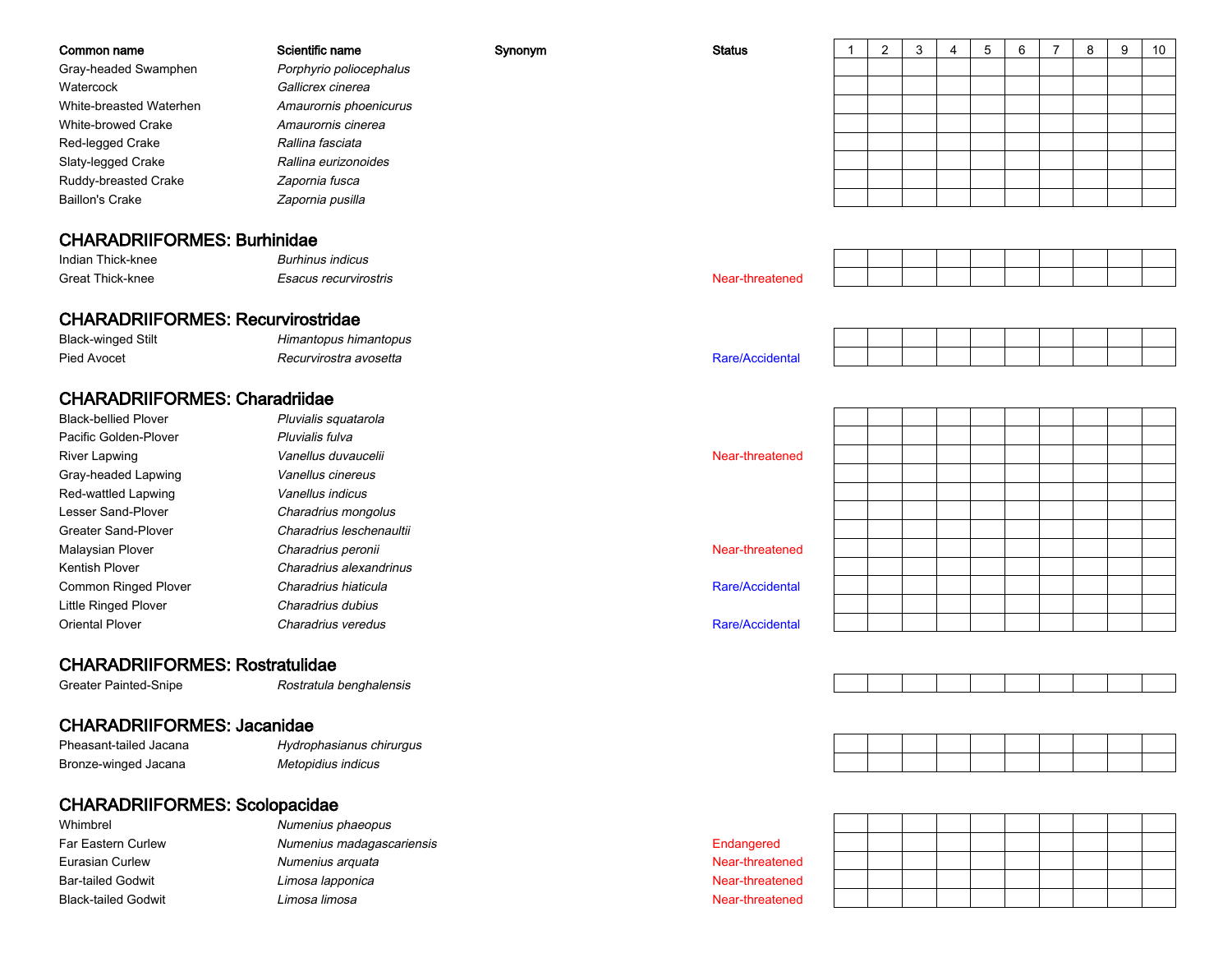| Common name                        | Scientific name          | Synonym | <b>Status</b>                | $\mathbf{1}$ | $\overline{2}$ | 3 | 4 | 5 | 6 | $\overline{7}$ | 8 | 9 | 10 |
|------------------------------------|--------------------------|---------|------------------------------|--------------|----------------|---|---|---|---|----------------|---|---|----|
| Ruddy Turnstone                    | Arenaria interpres       |         |                              |              |                |   |   |   |   |                |   |   |    |
| <b>Great Knot</b>                  | Calidris tenuirostris    |         | Endangered                   |              |                |   |   |   |   |                |   |   |    |
| Red Knot                           | Calidris canutus         |         | Near-threatened              |              |                |   |   |   |   |                |   |   |    |
| Ruff                               | Calidris pugnax          |         |                              |              |                |   |   |   |   |                |   |   |    |
| <b>Broad-billed Sandpiper</b>      | Calidris falcinellus     |         |                              |              |                |   |   |   |   |                |   |   |    |
| Sharp-tailed Sandpiper             | Calidris acuminata       |         |                              |              |                |   |   |   |   |                |   |   |    |
| <b>Curlew Sandpiper</b>            | Calidris ferruginea      |         | Near-threatened              |              |                |   |   |   |   |                |   |   |    |
| <b>Temminck's Stint</b>            | Calidris temminckii      |         |                              |              |                |   |   |   |   |                |   |   |    |
| Long-toed Stint                    | Calidris subminuta       |         |                              |              |                |   |   |   |   |                |   |   |    |
| Spoon-billed Sandpiper             | Calidris pygmaea         |         | <b>Critically endangered</b> |              |                |   |   |   |   |                |   |   |    |
| <b>Red-necked Stint</b>            | Calidris ruficollis      |         | Near-threatened              |              |                |   |   |   |   |                |   |   |    |
| Sanderling                         | Calidris alba            |         |                              |              |                |   |   |   |   |                |   |   |    |
| Dunlin                             | Calidris alpina          |         |                              |              |                |   |   |   |   |                |   |   |    |
| <b>Little Stint</b>                | Calidris minuta          |         |                              |              |                |   |   |   |   |                |   |   |    |
| Asian Dowitcher                    | Limnodromus semipalmatus |         | Near-threatened              |              |                |   |   |   |   |                |   |   |    |
| Long-billed Dowitcher              | Limnodromus scolopaceus  |         | Rare/Accidental              |              |                |   |   |   |   |                |   |   |    |
| Common Snipe                       | Gallinago gallinago      |         |                              |              |                |   |   |   |   |                |   |   |    |
| <b>Pin-tailed Snipe</b>            | Gallinago stenura        |         |                              |              |                |   |   |   |   |                |   |   |    |
| <b>Terek Sandpiper</b>             | Xenus cinereus           |         |                              |              |                |   |   |   |   |                |   |   |    |
| Red-necked Phalarope               | Phalaropus lobatus       |         |                              |              |                |   |   |   |   |                |   |   |    |
| Red Phalarope                      | Phalaropus fulicarius    |         | Rare/Accidental              |              |                |   |   |   |   |                |   |   |    |
| Common Sandpiper                   | Actitis hypoleucos       |         |                              |              |                |   |   |   |   |                |   |   |    |
| Green Sandpiper                    | Tringa ochropus          |         |                              |              |                |   |   |   |   |                |   |   |    |
| Gray-tailed Tattler                | Tringa brevipes          |         | Near-threatened              |              |                |   |   |   |   |                |   |   |    |
| Spotted Redshank                   | Tringa erythropus        |         |                              |              |                |   |   |   |   |                |   |   |    |
| Common Greenshank                  | Tringa nebularia         |         |                              |              |                |   |   |   |   |                |   |   |    |
| Nordmann's Greenshank              | Tringa guttifer          |         | Endangered                   |              |                |   |   |   |   |                |   |   |    |
| Marsh Sandpiper                    | Tringa stagnatilis       |         |                              |              |                |   |   |   |   |                |   |   |    |
| Wood Sandpiper                     | Tringa glareola          |         |                              |              |                |   |   |   |   |                |   |   |    |
| Common Redshank                    | Tringa totanus           |         |                              |              |                |   |   |   |   |                |   |   |    |
| <b>CHARADRIIFORMES: Turnicidae</b> |                          |         |                              |              |                |   |   |   |   |                |   |   |    |
| Small Buttonquail                  | Turnix sylvaticus        |         |                              |              |                |   |   |   |   |                |   |   |    |
| Yellow-legged Buttonquail          | Turnix tanki             |         |                              |              |                |   |   |   |   |                |   |   |    |
|                                    |                          |         |                              |              |                |   |   |   |   |                |   |   |    |
| <b>Barred Buttonquail</b>          | Turnix suscitator        |         |                              |              |                |   |   |   |   |                |   |   |    |



 Glareola pratincola Rare/Accidental Collared PratincoleOriental Pratincole

CHARADRIIFORMES: Glareolidae

 Glareola maldivarumGlareola lactea

# CHARADRIIFORMES: Stercorariidae

Pomarine JaegerParasitic Jaeger

Small Pratincole

 Stercorarius pomarinusStercorarius parasiticus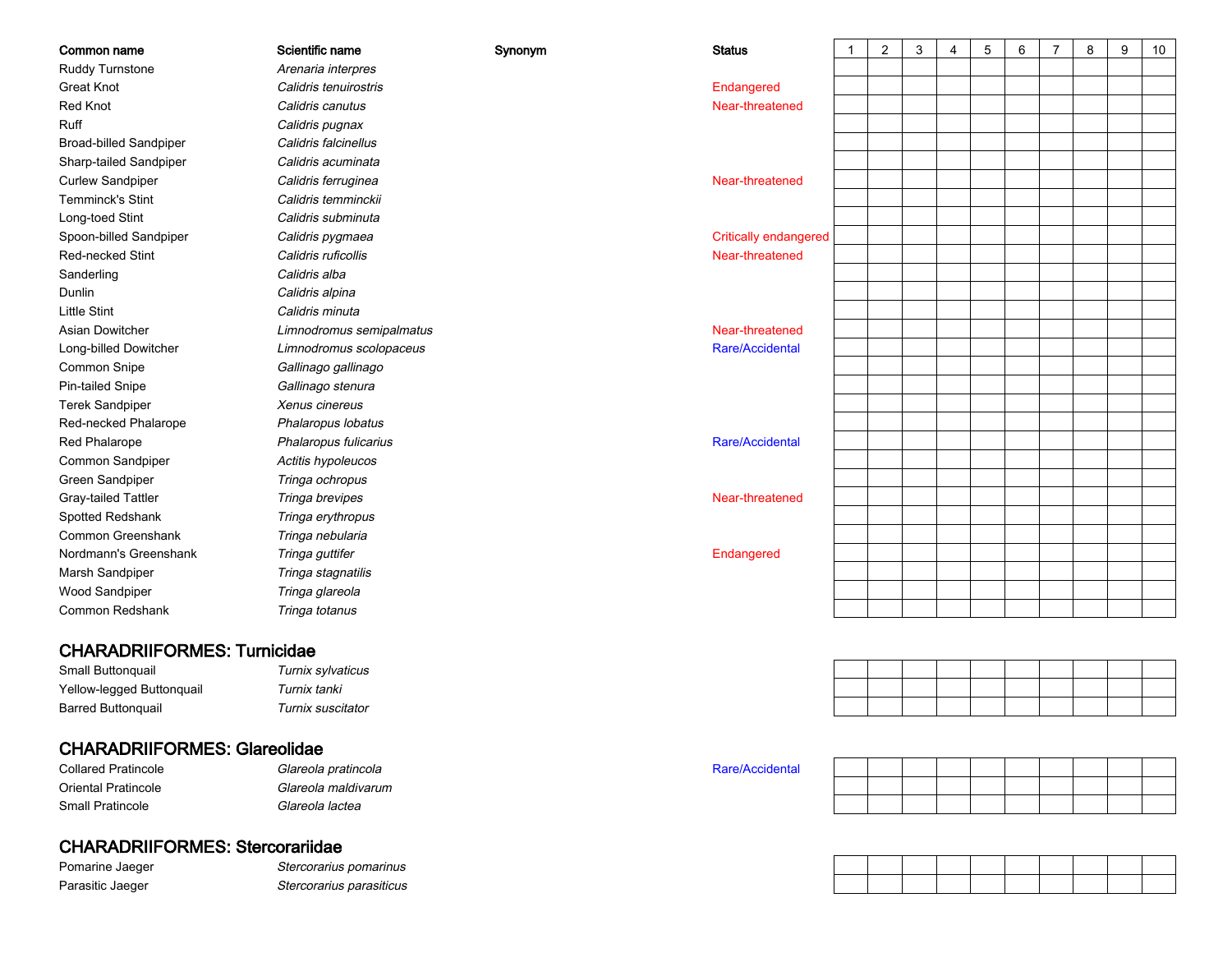| Common name                      | Scientific name                | Synonym | <b>Status</b>                        | $\overline{1}$ | $\overline{c}$ | 3 | 4 | 5 | 6 | $\overline{7}$ | 8 | 9 | 10 |
|----------------------------------|--------------------------------|---------|--------------------------------------|----------------|----------------|---|---|---|---|----------------|---|---|----|
| <b>CHARADRIIFORMES: Laridae</b>  |                                |         |                                      |                |                |   |   |   |   |                |   |   |    |
| <b>Black-legged Kittiwake</b>    | Rissa tridactyla               |         | <b>Vulnerable</b>                    |                |                |   |   |   |   |                |   |   |    |
| Slender-billed Gull              | Chroicocephalus genei          |         | Rare/Accidental                      |                |                |   |   |   |   |                |   |   |    |
| <b>Black-headed Gull</b>         | Chroicocephalus ridibundus     |         |                                      |                |                |   |   |   |   |                |   |   |    |
| <b>Brown-headed Gull</b>         | Chroicocephalus brunnicephalus |         |                                      |                |                |   |   |   |   |                |   |   |    |
| Pallas's Gull                    | Ichthyaetus ichthyaetus        |         |                                      |                |                |   |   |   |   |                |   |   |    |
| <b>Black-tailed Gull</b>         | Larus crassirostris            |         |                                      |                |                |   |   |   |   |                |   |   |    |
| <b>Herring Gull</b>              | Larus argentatus               |         |                                      |                |                |   |   |   |   |                |   |   |    |
| Caspian Gull                     | Larus cachinnans               |         | Rare/Accidental                      |                |                |   |   |   |   |                |   |   |    |
| Lesser Black-backed Gull         | Larus fuscus                   |         |                                      |                |                |   |   |   |   |                |   |   |    |
| Slaty-backed Gull                | Larus schistisagus             |         | <b>Rare/Accidental</b>               |                |                |   |   |   |   |                |   |   |    |
| Brown Noddy                      | Anous stolidus                 |         |                                      |                |                |   |   |   |   |                |   |   |    |
| Sooty Tern                       | Onychoprion fuscatus           |         |                                      |                |                |   |   |   |   |                |   |   |    |
| <b>Bridled Tern</b>              | Onychoprion anaethetus         |         |                                      |                |                |   |   |   |   |                |   |   |    |
| Little Tern                      | Sternula albifrons             |         |                                      |                |                |   |   |   |   |                |   |   |    |
| Gull-billed Tern                 | Gelochelidon nilotica          |         |                                      |                |                |   |   |   |   |                |   |   |    |
| Caspian Tern                     | Hydroprogne caspia             |         |                                      |                |                |   |   |   |   |                |   |   |    |
| White-winged Tern                | Chlidonias leucopterus         |         |                                      |                |                |   |   |   |   |                |   |   |    |
| <b>Whiskered Tern</b>            | Chlidonias hybrida             |         |                                      |                |                |   |   |   |   |                |   |   |    |
| Roseate Tern                     | Sterna dougallii               |         |                                      |                |                |   |   |   |   |                |   |   |    |
| <b>Black-naped Tern</b>          | Sterna sumatrana               |         |                                      |                |                |   |   |   |   |                |   |   |    |
| Common Tern                      | Sterna hirundo                 |         |                                      |                |                |   |   |   |   |                |   |   |    |
| <b>River Tern</b>                | Sterna aurantia                |         | Near-threatened                      |                |                |   |   |   |   |                |   |   |    |
| <b>Great Crested Tern</b>        | Thalasseus bergii              |         |                                      |                |                |   |   |   |   |                |   |   |    |
| <b>Lesser Crested Tern</b>       | Thalasseus bengalensis         |         |                                      |                |                |   |   |   |   |                |   |   |    |
| <b>Indian Skimmer</b>            | Rynchops albicollis            |         | Vulnerable                           |                |                |   |   |   |   |                |   |   |    |
|                                  |                                |         |                                      |                |                |   |   |   |   |                |   |   |    |
| PROCELLARIIFORMES: Hydrobatidae  |                                |         |                                      |                |                |   |   |   |   |                |   |   |    |
| Swinhoe's Storm-Petrel           | Oceanodroma monorhis           |         | Near-threatened                      |                |                |   |   |   |   |                |   |   |    |
|                                  |                                |         |                                      |                |                |   |   |   |   |                |   |   |    |
| <b>CICONIIFORMES: Ciconiidae</b> |                                |         |                                      |                |                |   |   |   |   |                |   |   |    |
| Asian Openbill                   | Anastomus oscitans             |         |                                      |                |                |   |   |   |   |                |   |   |    |
| Woolly-necked Stork              | Ciconia episcopus              |         |                                      |                |                |   |   |   |   |                |   |   |    |
| <b>Black-necked Stork</b>        | Ephippiorhynchus asiaticus     |         | <b>ExtirpatedNear-</b><br>threatened |                |                |   |   |   |   |                |   |   |    |
| Lesser Adjutant                  | Leptoptilos javanicus          |         | Vulnerable                           |                |                |   |   |   |   |                |   |   |    |
| <b>Greater Adjutant</b>          | Leptoptilos dubius             |         | ExtirpatedEndangere                  |                |                |   |   |   |   |                |   |   |    |
|                                  |                                |         | d                                    |                |                |   |   |   |   |                |   |   |    |
| Milky Stork                      | Mycteria cinerea               |         | Endangered                           |                |                |   |   |   |   |                |   |   |    |
| Painted Stork                    | Mycteria leucocephala          |         | Near-threatened                      |                |                |   |   |   |   |                |   |   |    |
|                                  |                                |         |                                      |                |                |   |   |   |   |                |   |   |    |
| <b>SULIFORMES: Fregatidae</b>    |                                |         |                                      |                |                |   |   |   |   |                |   |   |    |
| Lesser Frigatebird               | Fregata ariel                  |         |                                      |                |                |   |   |   |   |                |   |   |    |
| Christmas Island Frigatebird     | Fregata andrewsi               |         | <b>Critically endangered</b>         |                |                |   |   |   |   |                |   |   |    |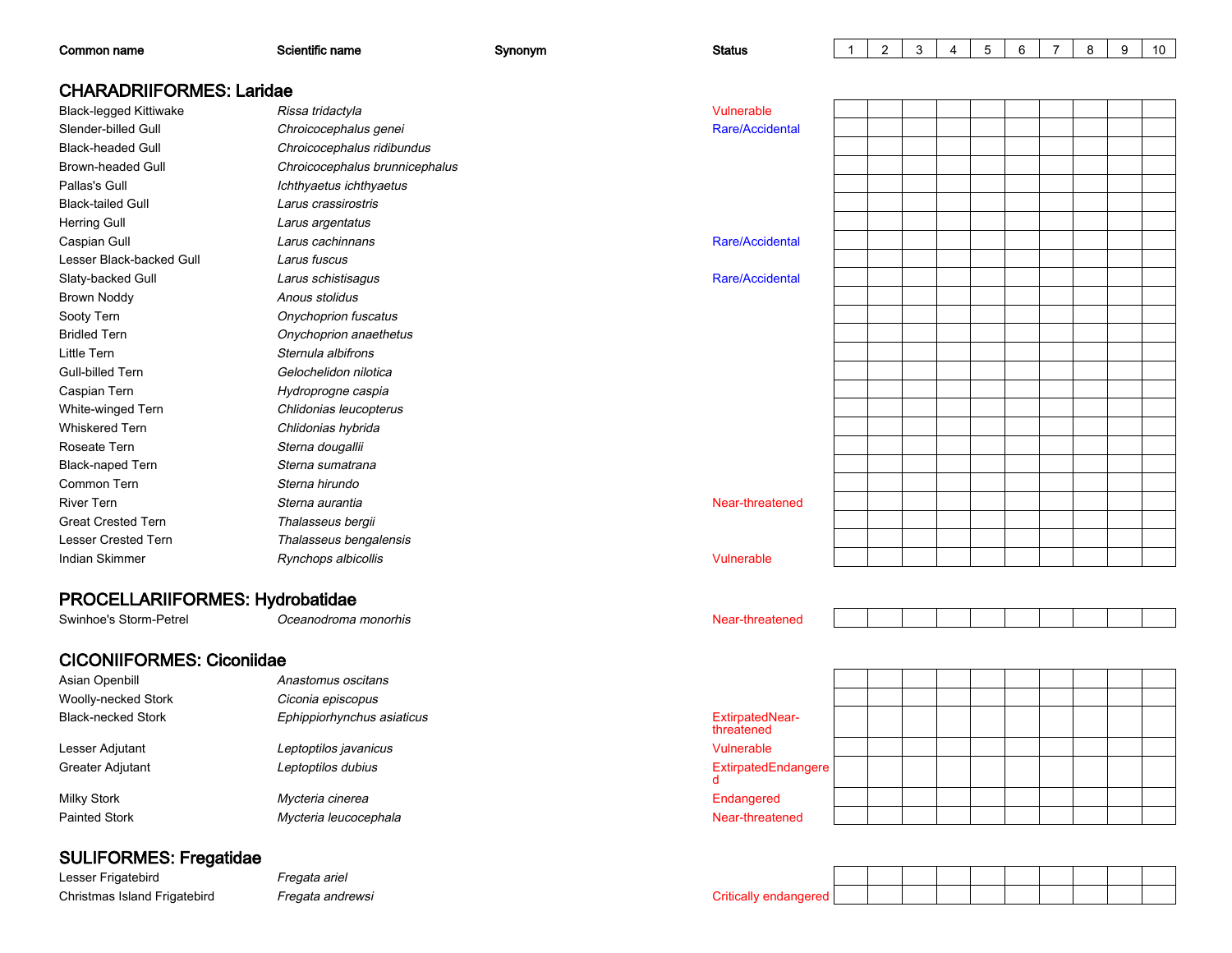| Common name<br><b>Great Frigatebird</b>  | Scientific name<br>Fregata minor | Synonym | <b>Status</b>      | -1 | $\overline{2}$ | 3 | 4 | 5 | 6 | $\overline{7}$ | 8 | 9 | 10 |
|------------------------------------------|----------------------------------|---------|--------------------|----|----------------|---|---|---|---|----------------|---|---|----|
|                                          |                                  |         |                    |    |                |   |   |   |   |                |   |   |    |
| <b>SULIFORMES: Sulidae</b>               |                                  |         |                    |    |                |   |   |   |   |                |   |   |    |
| Brown Booby                              | Sula leucogaster                 |         |                    |    |                |   |   |   |   |                |   |   |    |
|                                          |                                  |         |                    |    |                |   |   |   |   |                |   |   |    |
| <b>SULIFORMES: Anhingidae</b>            |                                  |         |                    |    |                |   |   |   |   |                |   |   |    |
| <b>Oriental Darter</b>                   | Anhinga melanogaster             |         | Near-threatened    |    |                |   |   |   |   |                |   |   |    |
|                                          |                                  |         |                    |    |                |   |   |   |   |                |   |   |    |
| <b>SULIFORMES: Phalacrocoracidae</b>     |                                  |         |                    |    |                |   |   |   |   |                |   |   |    |
| Little Cormorant                         | Microcarbo niger                 |         |                    |    |                |   |   |   |   |                |   |   |    |
| <b>Great Cormorant</b>                   | Phalacrocorax carbo              |         |                    |    |                |   |   |   |   |                |   |   |    |
| <b>Indian Cormorant</b>                  | Phalacrocorax fuscicollis        |         |                    |    |                |   |   |   |   |                |   |   |    |
| <b>PELECANIFORMES: Pelecanidae</b>       |                                  |         |                    |    |                |   |   |   |   |                |   |   |    |
| Spot-billed Pelican                      | Pelecanus philippensis           |         | Near-threatened    |    |                |   |   |   |   |                |   |   |    |
|                                          |                                  |         |                    |    |                |   |   |   |   |                |   |   |    |
| <b>PELECANIFORMES: Ardeidae</b>          |                                  |         |                    |    |                |   |   |   |   |                |   |   |    |
| <b>Great Bittern</b>                     | <b>Botaurus stellaris</b>        |         |                    |    |                |   |   |   |   |                |   |   |    |
| <b>Yellow Bittern</b>                    | Ixobrychus sinensis              |         |                    |    |                |   |   |   |   |                |   |   |    |
| Schrenck's Bittern                       | Ixobrychus eurhythmus            |         |                    |    |                |   |   |   |   |                |   |   |    |
| Cinnamon Bittern                         | Ixobrychus cinnamomeus           |         |                    |    |                |   |   |   |   |                |   |   |    |
| <b>Black Bittern</b>                     | Ixobrychus flavicollis           |         |                    |    |                |   |   |   |   |                |   |   |    |
| Gray Heron                               | Ardea cinerea                    |         |                    |    |                |   |   |   |   |                |   |   |    |
| Great-billed Heron                       | Ardea sumatrana                  |         |                    |    |                |   |   |   |   |                |   |   |    |
| Purple Heron                             | Ardea purpurea                   |         |                    |    |                |   |   |   |   |                |   |   |    |
| <b>Great Egret</b>                       | Ardea alba                       |         |                    |    |                |   |   |   |   |                |   |   |    |
| Intermediate Egret                       | Ardea intermedia                 |         |                    |    |                |   |   |   |   |                |   |   |    |
| Chinese Egret                            | Egretta eulophotes               |         | Vulnerable         |    |                |   |   |   |   |                |   |   |    |
| Little Egret                             | Egretta garzetta                 |         |                    |    |                |   |   |   |   |                |   |   |    |
| Pacific Reef-Heron                       | Egretta sacra                    |         |                    |    |                |   |   |   |   |                |   |   |    |
| Cattle Egret                             | <b>Bubulcus ibis</b>             |         |                    |    |                |   |   |   |   |                |   |   |    |
| Indian Pond-Heron                        | Ardeola grayii                   |         |                    |    |                |   |   |   |   |                |   |   |    |
| Chinese Pond-Heron                       | Ardeola bacchus                  |         |                    |    |                |   |   |   |   |                |   |   |    |
| Javan Pond-Heron                         | Ardeola speciosa                 |         |                    |    |                |   |   |   |   |                |   |   |    |
| <b>Striated Heron</b>                    | <b>Butorides striata</b>         |         |                    |    |                |   |   |   |   |                |   |   |    |
| Black-crowned Night-Heron                | Nycticorax nycticorax            |         |                    |    |                |   |   |   |   |                |   |   |    |
| Malayan Night-Heron                      | Gorsachius melanolophus          |         |                    |    |                |   |   |   |   |                |   |   |    |
|                                          |                                  |         |                    |    |                |   |   |   |   |                |   |   |    |
| <b>PELECANIFORMES: Threskiornithidae</b> |                                  |         |                    |    |                |   |   |   |   |                |   |   |    |
| Glossy Ibis                              | Plegadis falcinellus             |         |                    |    |                |   |   |   |   |                |   |   |    |
| African Sacred Ibis                      | Threskiornis aethiopicus         |         | Introduced species |    |                |   |   |   |   |                |   |   |    |
| <b>Black-headed Ibis</b>                 | Threskiornis melanocephalus      |         | Near-threatened    |    |                |   |   |   |   |                |   |   |    |
| <b>Black-faced Spoonbill</b>             | Platalea minor                   |         | Endangered         |    |                |   |   |   |   |                |   |   |    |
|                                          |                                  |         |                    |    |                |   |   |   |   |                |   |   |    |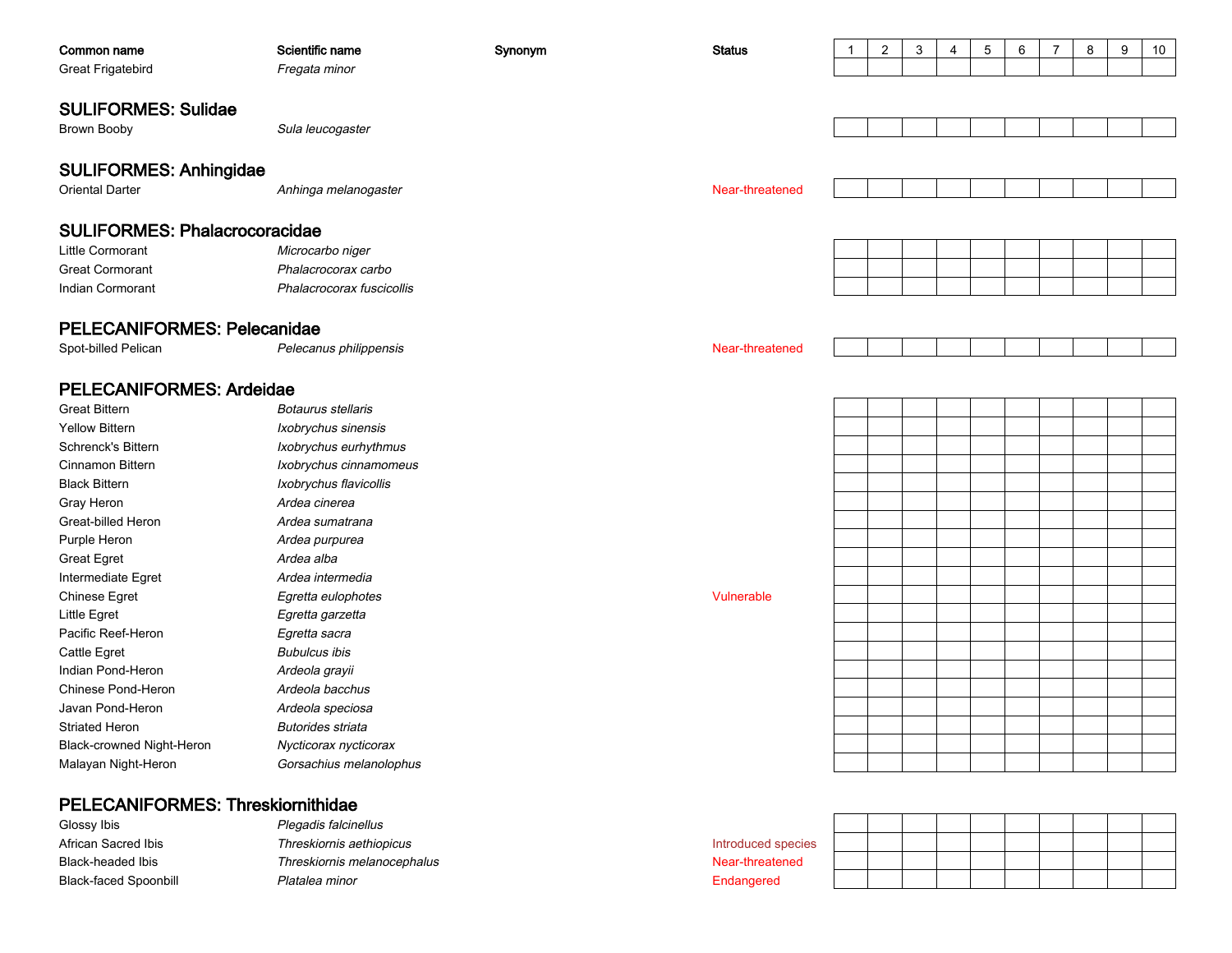| Common name                          | Scientific name          | Synonym | <b>Status</b>                            | $\mathbf{1}$ | $\overline{c}$ | 3 | 4 | 5 | 6 | $\overline{7}$ | 8 | 9 | 10 |
|--------------------------------------|--------------------------|---------|------------------------------------------|--------------|----------------|---|---|---|---|----------------|---|---|----|
| <b>ACCIPITRIFORMES: Pandionidae</b>  |                          |         |                                          |              |                |   |   |   |   |                |   |   |    |
|                                      |                          |         |                                          |              |                |   |   |   |   |                |   |   |    |
| Osprey                               | <b>Pandion haliaetus</b> |         |                                          |              |                |   |   |   |   |                |   |   |    |
| <b>ACCIPITRIFORMES: Accipitridae</b> |                          |         |                                          |              |                |   |   |   |   |                |   |   |    |
| <b>Black-winged Kite</b>             | Elanus caeruleus         |         |                                          |              |                |   |   |   |   |                |   |   |    |
| Oriental Honey-buzzard               | Pernis ptilorhynchus     |         |                                          |              |                |   |   |   |   |                |   |   |    |
| Jerdon's Baza                        | Aviceda jerdoni          |         |                                          |              |                |   |   |   |   |                |   |   |    |
| <b>Black Baza</b>                    | Aviceda leuphotes        |         |                                          |              |                |   |   |   |   |                |   |   |    |
| Red-headed Vulture                   | Sarcogyps calvus         |         | Rare/AccidentalCritic                    |              |                |   |   |   |   |                |   |   |    |
|                                      |                          |         | ally endangered                          |              |                |   |   |   |   |                |   |   |    |
| Cinereous Vulture                    | Aegypius monachus        |         | Near-threatened                          |              |                |   |   |   |   |                |   |   |    |
| White-rumped Vulture                 | Gyps bengalensis         |         | Rare/AccidentalCritic<br>ally endangered |              |                |   |   |   |   |                |   |   |    |
| Slender-billed Vulture               | Gyps tenuirostris        |         | Rare/AccidentalCritic<br>ally endangered |              |                |   |   |   |   |                |   |   |    |
| Himalayan Griffon                    | Gyps himalayensis        |         | Rare/AccidentalNear<br>-threatened       |              |                |   |   |   |   |                |   |   |    |
| <b>Crested Serpent-Eagle</b>         | Spilornis cheela         |         |                                          |              |                |   |   |   |   |                |   |   |    |
| Short-toed Snake-Eagle               | Circaetus gallicus       |         |                                          |              |                |   |   |   |   |                |   |   |    |
| <b>Bat Hawk</b>                      | Macheiramphus alcinus    |         |                                          |              |                |   |   |   |   |                |   |   |    |
| Changeable Hawk-Eagle                | Nisaetus cirrhatus       |         |                                          |              |                |   |   |   |   |                |   |   |    |
| Mountain Hawk-Eagle                  | Nisaetus nipalensis      |         |                                          |              |                |   |   |   |   |                |   |   |    |
| <b>Blyth's Hawk-Eagle</b>            | Nisaetus alboniger       |         |                                          |              |                |   |   |   |   |                |   |   |    |
| Rufous-bellied Eagle                 | Lophotriorchis kienerii  |         | Near-threatened                          |              |                |   |   |   |   |                |   |   |    |
| <b>Black Eagle</b>                   | Ictinaetus malaiensis    |         |                                          |              |                |   |   |   |   |                |   |   |    |
| <b>Greater Spotted Eagle</b>         | Clanga clanga            |         | Vulnerable                               |              |                |   |   |   |   |                |   |   |    |
| <b>Booted Eagle</b>                  | Hieraaetus pennatus      |         |                                          |              |                |   |   |   |   |                |   |   |    |
| Steppe Eagle                         | Aquila nipalensis        |         | Rare/AccidentalEnda<br>ngered            |              |                |   |   |   |   |                |   |   |    |
| <b>Imperial Eagle</b>                | Aquila heliaca           |         | Vulnerable                               |              |                |   |   |   |   |                |   |   |    |
| Rufous-winged Buzzard                | <b>Butastur liventer</b> |         |                                          |              |                |   |   |   |   |                |   |   |    |
| Gray-faced Buzzard                   | <b>Butastur indicus</b>  |         |                                          |              |                |   |   |   |   |                |   |   |    |
| Eastern Marsh-Harrier                | Circus spilonotus        |         |                                          |              |                |   |   |   |   |                |   |   |    |
| Pied Harrier                         | Circus melanoleucos      |         |                                          |              |                |   |   |   |   |                |   |   |    |
| <b>Crested Goshawk</b>               | Accipiter trivirgatus    |         |                                          |              |                |   |   |   |   |                |   |   |    |
| Shikra                               | Accipiter badius         |         |                                          |              |                |   |   |   |   |                |   |   |    |
| Chinese Sparrowhawk                  | Accipiter soloensis      |         |                                          |              |                |   |   |   |   |                |   |   |    |
| Japanese Sparrowhawk                 | Accipiter gularis        |         |                                          |              |                |   |   |   |   |                |   |   |    |
| Besra                                | Accipiter virgatus       |         |                                          |              |                |   |   |   |   |                |   |   |    |
| Eurasian Sparrowhawk                 | Accipiter nisus          |         |                                          |              |                |   |   |   |   |                |   |   |    |
| <b>Black Kite</b>                    | Milvus migrans           |         |                                          |              |                |   |   |   |   |                |   |   |    |
| <b>Brahminy Kite</b>                 | Haliastur indus          |         |                                          |              |                |   |   |   |   |                |   |   |    |
| White-bellied Sea-Eagle              | Haliaeetus leucogaster   |         |                                          |              |                |   |   |   |   |                |   |   |    |
| Lesser Fish-Eagle                    | Haliaeetus humilis       |         | Near-threatened                          |              |                |   |   |   |   |                |   |   |    |
| Gray-headed Fish-Eagle               | Haliaeetus ichthyaetus   |         | Near-threatened                          |              |                |   |   |   |   |                |   |   |    |
| Common Buzzard                       | <b>Buteo buteo</b>       |         |                                          |              |                |   |   |   |   |                |   |   |    |
|                                      |                          |         |                                          |              |                |   |   |   |   |                |   |   |    |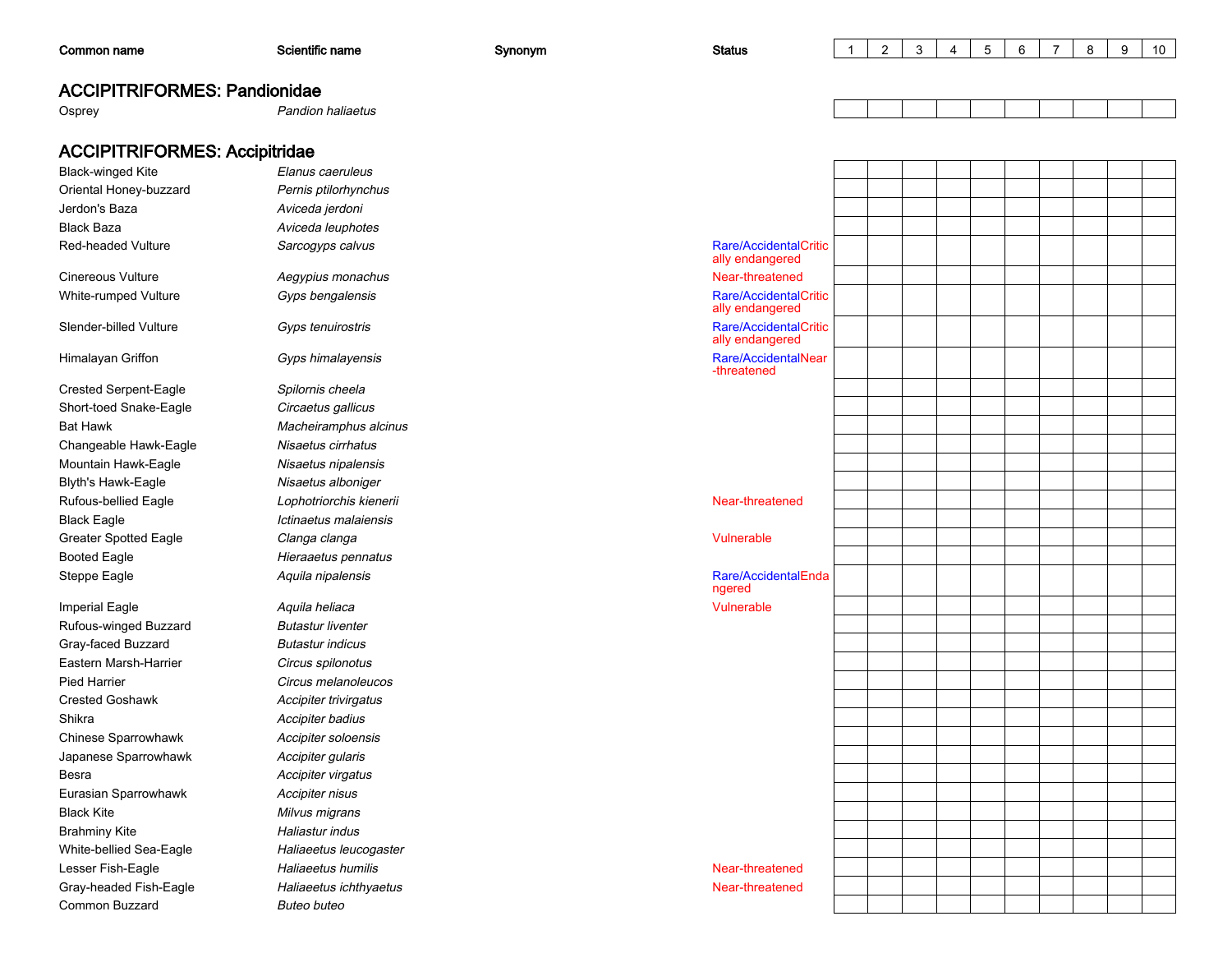| Common name                    | Scientific name | Synonym | <b>Status</b> |  | ◠<br>C. |  | 6 |  | റ | 10 |
|--------------------------------|-----------------|---------|---------------|--|---------|--|---|--|---|----|
| Eastern Buzzard                | Buteo japonicus |         |               |  |         |  |   |  |   |    |
|                                |                 |         |               |  |         |  |   |  |   |    |
| <b>STRIGIFORMES: Tytonidae</b> |                 |         |               |  |         |  |   |  |   |    |
| Barn Owl                       | Tyto alba       |         |               |  |         |  |   |  |   |    |
| Oriental Bay-Owl               | Phodilus badius |         |               |  |         |  |   |  |   |    |
|                                |                 |         |               |  |         |  |   |  |   |    |
| <b>STRIGIFORMES: Strigidae</b> |                 |         |               |  |         |  |   |  |   |    |

| White-fronted Scops-Owl | Otus sagittatus        | Vulnerable        |
|-------------------------|------------------------|-------------------|
| Mountain Scops-Owl      | Otus spilocephalus     |                   |
| Collared Scops-Owl      | Otus lettia            |                   |
| Oriental Scops-Owl      | Otus sunia             |                   |
| Spot-bellied Eagle-Owl  | <b>Bubo nipalensis</b> |                   |
| Barred Eagle-Owl        | Bubo sumatranus        |                   |
| Dusky Eagle-Owl         | Bubo coromandus        |                   |
| Brown Fish-Owl          | Ketupa zeylonensis     |                   |
| Buffy Fish-Owl          | Ketupa ketupu          |                   |
| <b>Collared Owlet</b>   | Glaucidium brodiei     |                   |
| Asian Barred Owlet      | Glaucidium cuculoides  |                   |
| Spotted Owlet           | Athene brama           |                   |
| Brown Wood-Owl          | Strix leptogrammica    |                   |
| Short-eared Owl         | Asio flammeus          |                   |
| Brown Boobook           | Ninox scutulata        |                   |
| Northern Boobook        | Ninox japonica         | <b>Rare/Accio</b> |
|                         |                        |                   |

## TROGONIFORMES: Trogonidae

| Scarlet-rumped Trogon  | Harpactes duvaucelii      | Near-threatened |
|------------------------|---------------------------|-----------------|
| Red-headed Trogon      | Harpactes erythrocephalus |                 |
| Orange-breasted Trogon | Harpactes oreskios        |                 |

## BUCEROTIFORMES: Upupidae

Eurasian Hoopoe

e D*upupa epops* 

# BUCEROTIFORMES: Bucerotidae

| White-crowned Hornbill   | Berenicornis comatus      | Endangered      |
|--------------------------|---------------------------|-----------------|
| Rhinoceros Hornbill      | Buceros rhinoceros        | Vulnerable      |
| Great Hornbill           | <b>Buceros bicornis</b>   | Vulnerable      |
| Brown Hornbill           | Anorrhinus austeni        | Near-threatened |
| Rusty-cheeked Hornbill   | Anorrhinus tickelli       | Near-threatened |
| Oriental Pied-Hornbill   | Anthracoceros albirostris |                 |
| <b>Wreathed Hornbill</b> | Rhyticeros undulatus      | Vulnerable      |
| Plain-pouched Hornbill   | Rhyticeros subruficollis  | Vulnerable      |

# CORACIIFORMES: Alcedinidae

Common Kingfisher

r *Alcedo atthis* 

Rare/Accidental

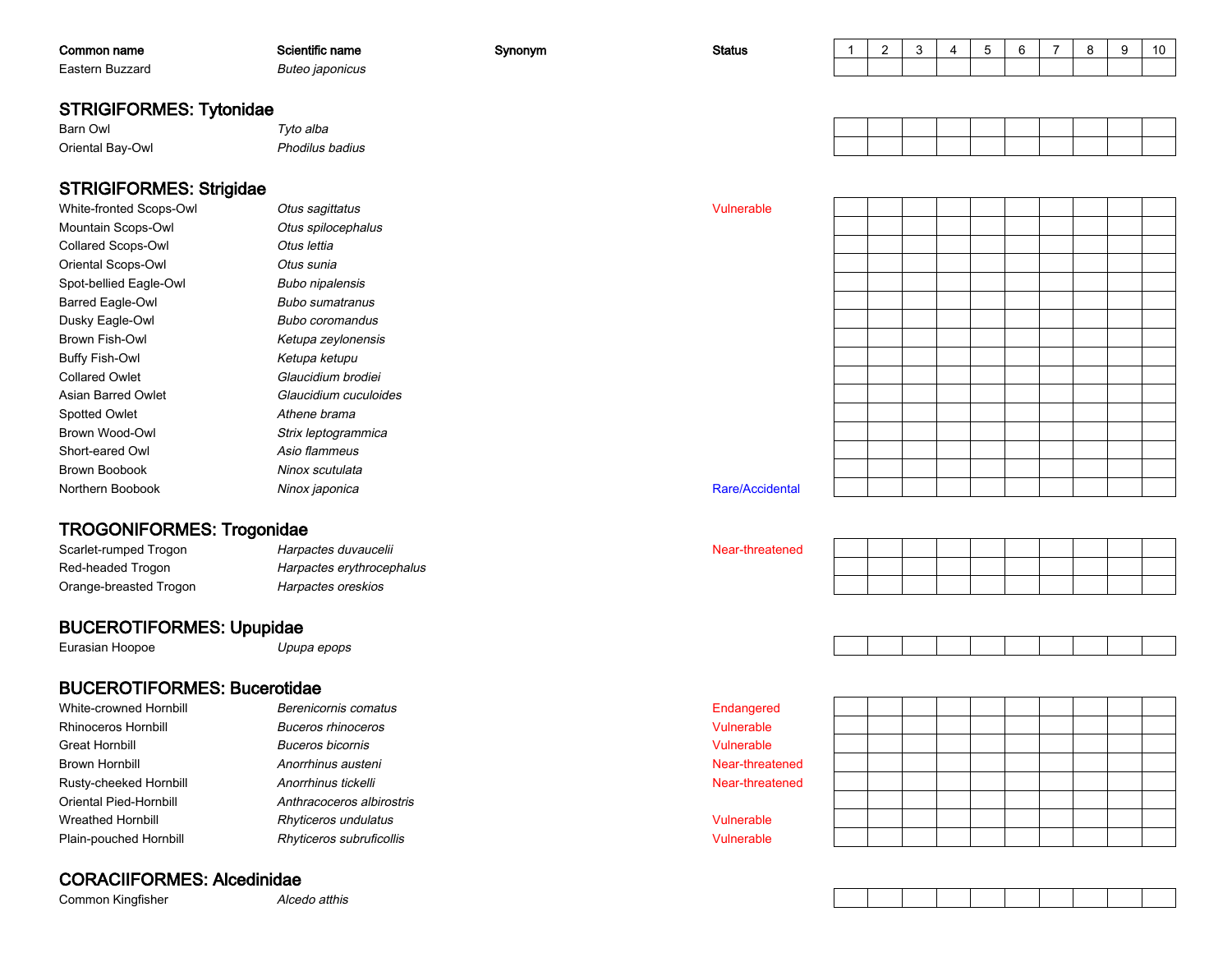| Common name                     | Scientific name      | Synonym | <b>Status</b>   | 2 | 3 | $\overline{4}$ | 5 | 6 | 8 | 9 | 10 |
|---------------------------------|----------------------|---------|-----------------|---|---|----------------|---|---|---|---|----|
| <b>Blue-eared Kingfisher</b>    | Alcedo meninting     |         |                 |   |   |                |   |   |   |   |    |
| <b>Blue-banded Kingfisher</b>   | Alcedo euryzona      |         |                 |   |   |                |   |   |   |   |    |
| Black-backed Dwarf-Kingfisher   | Ceyx erithaca        |         |                 |   |   |                |   |   |   |   |    |
| Rufous-backed Dwarf-Kingfisher  | Ceyx rufidorsa       |         |                 |   |   |                |   |   |   |   |    |
| <b>Banded Kingfisher</b>        | Lacedo pulchella     |         |                 |   |   |                |   |   |   |   |    |
| Stork-billed Kingfisher         | Pelargopsis capensis |         |                 |   |   |                |   |   |   |   |    |
| Ruddy Kingfisher                | Halcyon coromanda    |         |                 |   |   |                |   |   |   |   |    |
| White-throated Kingfisher       | Halcyon smyrnensis   |         |                 |   |   |                |   |   |   |   |    |
| <b>Black-capped Kingfisher</b>  | Halcyon pileata      |         |                 |   |   |                |   |   |   |   |    |
| Sacred Kingfisher               | Todiramphus sanctus  |         | Rare/Accidental |   |   |                |   |   |   |   |    |
| <b>Collared Kingfisher</b>      | Todiramphus chloris  |         |                 |   |   |                |   |   |   |   |    |
| Rufous-collared Kingfisher      | Actenoides concretus |         | Near-threatened |   |   |                |   |   |   |   |    |
| Pied Kingfisher                 | Ceryle rudis         |         |                 |   |   |                |   |   |   |   |    |
|                                 |                      |         |                 |   |   |                |   |   |   |   |    |
| <b>CORACIIFORMES: Meropidae</b> |                      |         |                 |   |   |                |   |   |   |   |    |

| Red-bearded Bee-eater          | Nyctyornis amictus   |
|--------------------------------|----------------------|
| Blue-bearded Bee-eater         | Nyctyornis athertoni |
| Green Bee-eater                | Merops orientalis    |
| <b>Blue-throated Bee-eater</b> | Merops viridis       |
| <b>Blue-tailed Bee-eater</b>   | Merops philippinus   |
| Chestnut-headed Bee-eater      | Merops leschenaulti  |

## CORACIIFORMES: Coraciidae

 Coracias affinisIndochinese Rollerd **Eurystomus orientalis** Dollarbird

#### PICIFORMES: Megalaimidae

| <b>Coppersmith Barbet</b>   | Psilopogon haemacephalus |
|-----------------------------|--------------------------|
| <b>Blue-eared Barbet</b>    | Psilopogon duvaucelii    |
| Great Barbet                | Psilopogon virens        |
| <b>Red-throated Barbet</b>  | Psilopogon mystacophanos |
| Green-eared Barbet          | Psilopogon faiostrictus  |
| Lineated Barbet             | Psilopogon lineatus      |
| Golden-throated Barbet      | Psilopogon franklinii    |
| <b>Moustached Barbet</b>    | Psilopogon incognitus    |
| <b>Blue-throated Barbet</b> | Psilopogon asiaticus     |

#### PICIFORMES: Indicatoridae

Malaysian Honeyguide

Indicator archipelagicus **Near-threatened** 

# PICIFORMES: Picidae

Eurasian WryneckSpeckled PiculetRufous Piculet

 Jynx torquilla Picumnus innominatusSasia abnormis

| Near-threatened |
|-----------------|
|                 |

| ________ |  |  |  |  |  |
|----------|--|--|--|--|--|
| ____     |  |  |  |  |  |
|          |  |  |  |  |  |
|          |  |  |  |  |  |
|          |  |  |  |  |  |
|          |  |  |  |  |  |
|          |  |  |  |  |  |
|          |  |  |  |  |  |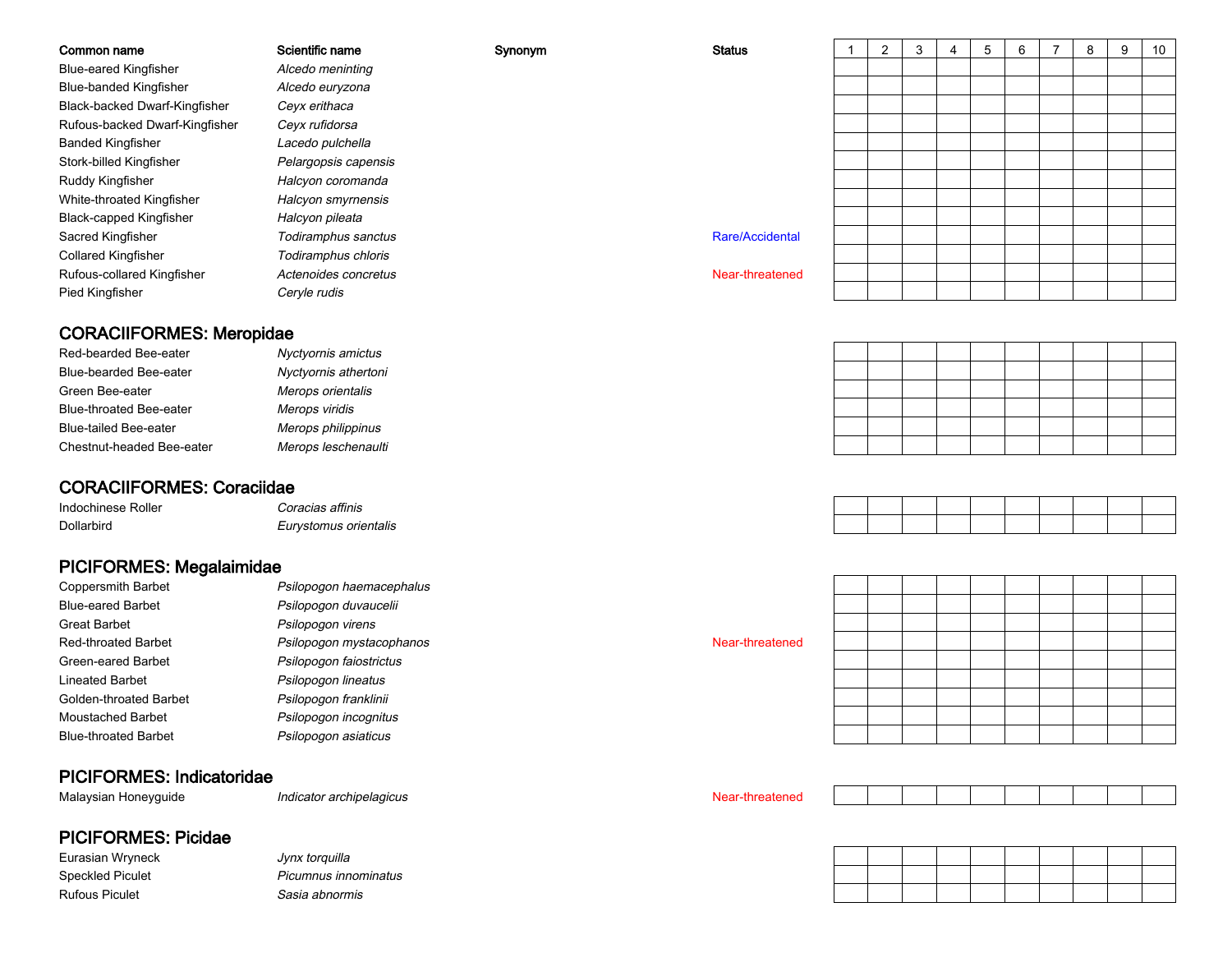| Common name                    | Scientific name                | Synonym | <b>Status</b>   | -1 | 2 | 3 | 4 | 5 | 6 | $\overline{7}$ | 8 | 9 | 10 |
|--------------------------------|--------------------------------|---------|-----------------|----|---|---|---|---|---|----------------|---|---|----|
| White-browed Piculet           | Sasia ochracea                 |         |                 |    |   |   |   |   |   |                |   |   |    |
| Gray-and-buff Woodpecker       | Hemicircus concretus           |         |                 |    |   |   |   |   |   |                |   |   |    |
| Heart-spotted Woodpecker       | Hemicircus canente             |         |                 |    |   |   |   |   |   |                |   |   |    |
| Gray-capped Woodpecker         | Yungipicus canicapillus        |         |                 |    |   |   |   |   |   |                |   |   |    |
| Freckle-breasted Woodpecker    | Dendrocopos analis             |         |                 |    |   |   |   |   |   |                |   |   |    |
| Maroon Woodpecker              | <b>Blythipicus rubiginosus</b> |         |                 |    |   |   |   |   |   |                |   |   |    |
| Bay Woodpecker                 | <b>Blythipicus pyrrhotis</b>   |         |                 |    |   |   |   |   |   |                |   |   |    |
| <b>Greater Flameback</b>       | Chrysocolaptes guttacristatus  |         |                 |    |   |   |   |   |   |                |   |   |    |
| Rufous Woodpecker              | Micropternus brachyurus        |         |                 |    |   |   |   |   |   |                |   |   |    |
| <b>Buff-necked Woodpecker</b>  | Meiglyptes tukki               |         | Near-threatened |    |   |   |   |   |   |                |   |   |    |
| Buff-rumped Woodpecker         | Meiglyptes tristis             |         |                 |    |   |   |   |   |   |                |   |   |    |
| Black-and-buff Woodpecker      | Meiglyptes jugularis           |         |                 |    |   |   |   |   |   |                |   |   |    |
| Bamboo Woodpecker              | Gecinulus viridis              |         |                 |    |   |   |   |   |   |                |   |   |    |
| Olive-backed Woodpecker        | Dinopium rafflesii             |         | Near-threatened |    |   |   |   |   |   |                |   |   |    |
| Common Flameback               | Dinopium javanense             |         |                 |    |   |   |   |   |   |                |   |   |    |
| Lesser Yellownape              | Picus chlorolophus             |         |                 |    |   |   |   |   |   |                |   |   |    |
| Crimson-winged Woodpecker      | Picus puniceus                 |         |                 |    |   |   |   |   |   |                |   |   |    |
| Streak-throated Woodpecker     | Picus xanthopygaeus            |         |                 |    |   |   |   |   |   |                |   |   |    |
| Streak-breasted Woodpecker     | Picus viridanus                |         |                 |    |   |   |   |   |   |                |   |   |    |
| Laced Woodpecker               | Picus vittatus                 |         |                 |    |   |   |   |   |   |                |   |   |    |
| Gray-headed Woodpecker         | Picus canus                    |         |                 |    |   |   |   |   |   |                |   |   |    |
| <b>Black-headed Woodpecker</b> | Picus erythropygius            |         |                 |    |   |   |   |   |   |                |   |   |    |
| <b>Banded Woodpecker</b>       | Chrysophlegma miniaceum        |         |                 |    |   |   |   |   |   |                |   |   |    |
| <b>Greater Yellownape</b>      | Chrysophlegma flavinucha       |         |                 |    |   |   |   |   |   |                |   |   |    |
| <b>Great Slaty Woodpecker</b>  | Mulleripicus pulverulentus     |         | Vulnerable      |    |   |   |   |   |   |                |   |   |    |
| White-bellied Woodpecker       | Dryocopus javensis             |         |                 |    |   |   |   |   |   |                |   |   |    |
|                                |                                |         |                 |    |   |   |   |   |   |                |   |   |    |
|                                |                                |         |                 |    |   |   |   |   |   |                |   |   |    |

#### FALCONIFORMES: Falconidae

Collared FalconetBlack-thighed FalconetEurasian KestrelAmur FalconOriental HobbyPeregrine Falcon

#### Microhierax caerulescens Microhierax fringillarius Falco tinnunculusn **Falco** amurensis Falco severus Falco peregrinus

## PSITTACIFORMES: Psittaculidae

- Psittinus cyanurusBlue-rumped ParrotGray-headed ParakeetBlossom-headed ParakeetRed-breasted ParakeetVernal Hanging-Parrot
	- t **Provide a Participal finschii Near-threatened** entertainment and the entertainment of the entertainment of the entertainment of the entertainment of the entertainment of the entertainment of the entertainment of the ent Psittacula roseataPsittacula alexandri Near-threatened Near-threatened Loriculus vernalis

# PASSERIFORMES: Calyptomenidae

Green Broadbill

Calyptomena viridis

Near-threatened

Near-threatened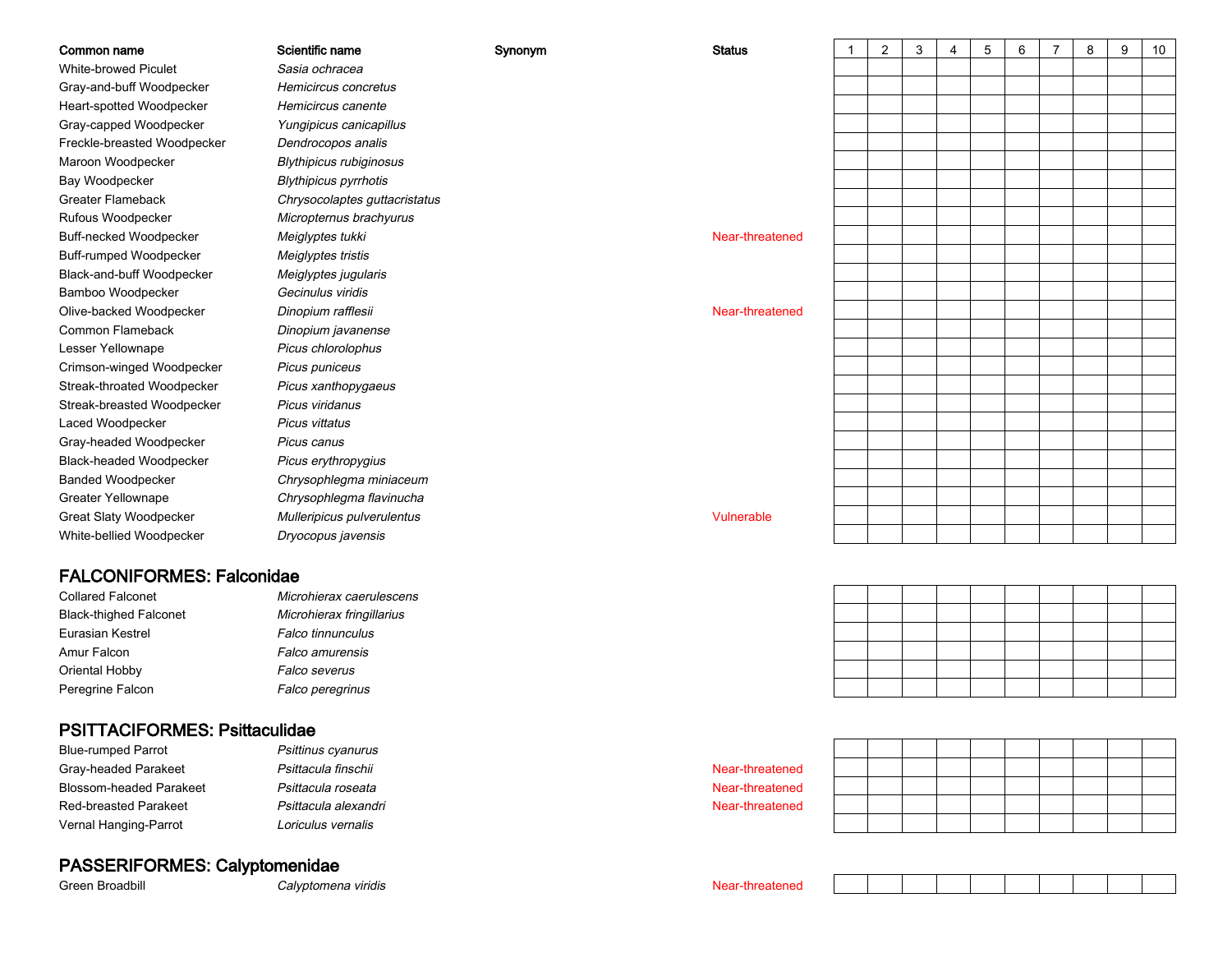| Common name                        | Scientific name             | Synonym | <b>Status</b>   |  |  |  | O | 9 | 10 |
|------------------------------------|-----------------------------|---------|-----------------|--|--|--|---|---|----|
|                                    |                             |         |                 |  |  |  |   |   |    |
| <b>PASSERIFORMES: Eurylaimidae</b> |                             |         |                 |  |  |  |   |   |    |
| Black-and-red Broadbill            | Cymbirhynchus macrorhynchos |         |                 |  |  |  |   |   |    |
| Long-tailed Broadbill              | Psarisomus dalhousiae       |         |                 |  |  |  |   |   |    |
| Silver-breasted Broadbill          | Serilophus lunatus          |         |                 |  |  |  |   |   |    |
| <b>Banded Broadbill</b>            | Eurylaimus javanicus        |         |                 |  |  |  |   |   |    |
| Black-and-yellow Broadbill         | Eurylaimus ochromalus       |         | Near-threatened |  |  |  |   |   |    |
| Dusky Broadbill                    | Corydon sumatranus          |         |                 |  |  |  |   |   |    |
|                                    |                             |         |                 |  |  |  |   |   |    |

#### PASSERIFORMES: Pittidae

| Eared Pitta              | Hydrornis phayrei   |                 |
|--------------------------|---------------------|-----------------|
| Rusty-naped Pitta        | Hydrornis oatesi    |                 |
| <b>Giant Pitta</b>       | Hydrornis caeruleus | Near-threatened |
| Blue Pitta               | Hydrornis cyaneus   |                 |
| <b>Blue-winged Pitta</b> | Pitta moluccensis   |                 |
| Hooded Pitta             | Pitta sordida       |                 |

#### PASSERIFORMES: Acanthizidae

 Gerygone sulphurea Golden-bellied Gerygone

Small MinivetGray-chinned Minivet

Short-billed Minivet

Long-tailed Minivet

Brown-rumped Minivet

Black-winged Cuckooshrike

Indochinese Cuckooshrike

Large Cuckooshrike

Lesser Cuckooshrike

Scarlet Minivet

Ashy Minivet

Rosy Minivet

PASSERIFORMES: Campephagidae Pericrocotus cinnamomeus Pericrocotus solaris Pericrocotus brevirostris Pericrocotus ethologus Pericrocotus speciosus Pericrocotus divaricatus Pericrocotus cantonensis Pericrocotus roseus Coracina macei Lalage melaschistos Lalage fimbriata Lalage polioptera

#### PASSERIFORMES: Vireonidae

| <b>Blyth's Shrike-Babbler</b>     |
|-----------------------------------|
| <b>Black-eared Shrike-Babbler</b> |
| <b>Clicking Shrike-Babbler</b>    |
| White-bellied Erpornis            |

 Pteruthius aeralatus Pteruthius melanotis Pteruthius intermediuss **E**rpornis zantholeuca

#### PASSERIFORMES: Pachycephalidae

Mangrove Whistler

Pachycephala cinerea





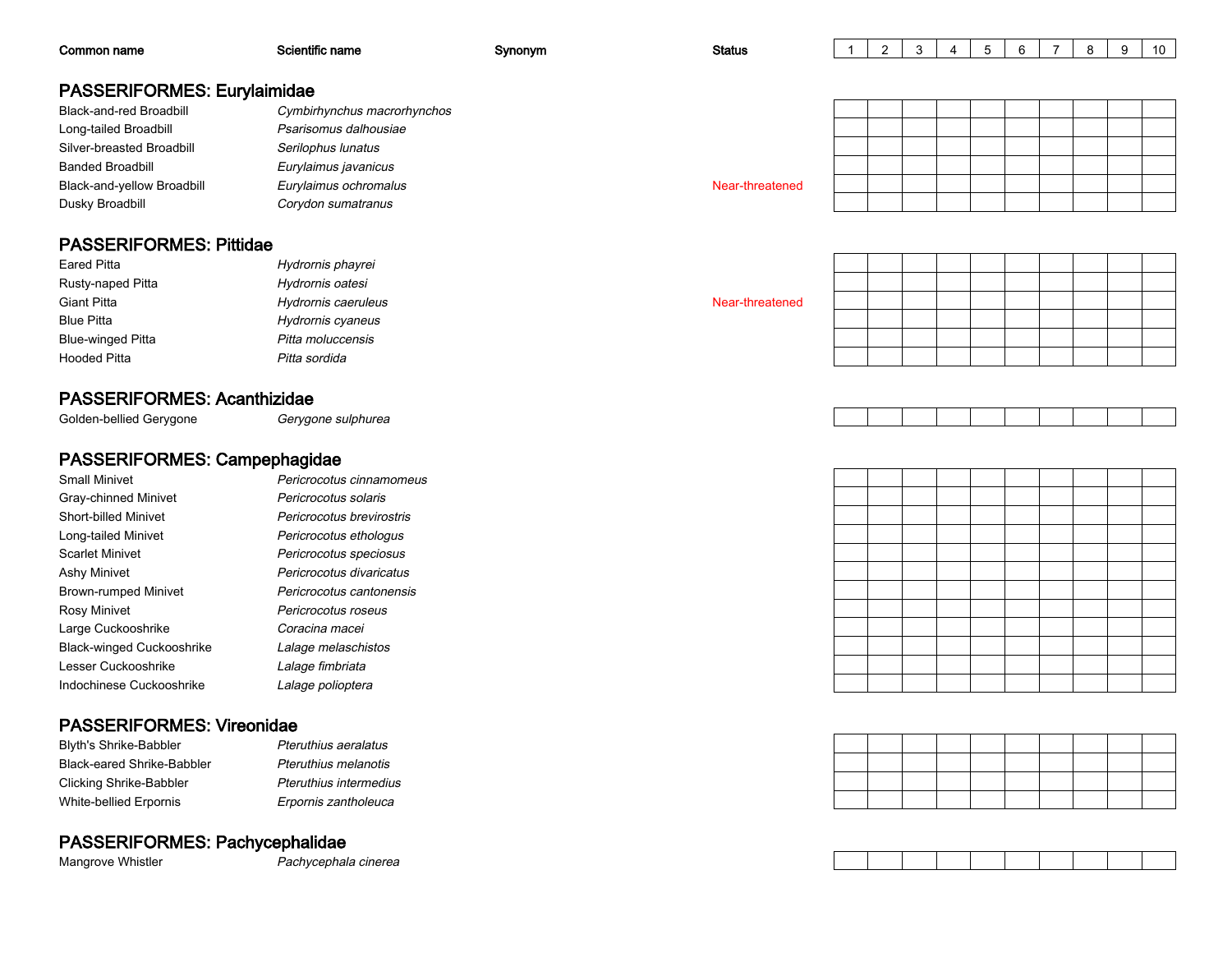| Common name                        | Scientific name            | Synonym | <b>Status</b>   | 2 | 3 | $\overline{4}$ | 5 | 6 | $\overline{7}$ | 8 | 9 | 10 |
|------------------------------------|----------------------------|---------|-----------------|---|---|----------------|---|---|----------------|---|---|----|
| <b>PASSERIFORMES: Oriolidae</b>    |                            |         |                 |   |   |                |   |   |                |   |   |    |
| Dark-throated Oriole               | Oriolus xanthonotus        |         | Near-threatened |   |   |                |   |   |                |   |   |    |
|                                    |                            |         |                 |   |   |                |   |   |                |   |   |    |
| <b>Black-naped Oriole</b>          | Oriolus chinensis          |         |                 |   |   |                |   |   |                |   |   |    |
| Slender-billed Oriole              | Oriolus tenuirostris       |         |                 |   |   |                |   |   |                |   |   |    |
| <b>Black-hooded Oriole</b>         | Oriolus xanthornus         |         |                 |   |   |                |   |   |                |   |   |    |
| Maroon Oriole                      | Oriolus traillii           |         |                 |   |   |                |   |   |                |   |   |    |
| Silver Oriole                      | Oriolus mellianus          |         | Endangered      |   |   |                |   |   |                |   |   |    |
|                                    |                            |         |                 |   |   |                |   |   |                |   |   |    |
| <b>PASSERIFORMES: Artamidae</b>    |                            |         |                 |   |   |                |   |   |                |   |   |    |
| Ashy Woodswallow                   | Artamus fuscus             |         |                 |   |   |                |   |   |                |   |   |    |
|                                    |                            |         |                 |   |   |                |   |   |                |   |   |    |
| PASSERIFORMES: Vangidae            |                            |         |                 |   |   |                |   |   |                |   |   |    |
| Large Woodshrike                   | Tephrodornis virgatus      |         |                 |   |   |                |   |   |                |   |   |    |
| Common Woodshrike                  | Tephrodornis pondicerianus |         |                 |   |   |                |   |   |                |   |   |    |
| Bar-winged Flycatcher-shrike       | Hemipus picatus            |         |                 |   |   |                |   |   |                |   |   |    |
| Black-winged Flycatcher-shrike     | Hemipus hirundinaceus      |         |                 |   |   |                |   |   |                |   |   |    |
| Rufous-winged Philentoma           | Philentoma pyrhoptera      |         |                 |   |   |                |   |   |                |   |   |    |
| Maroon-breasted Philentoma         | Philentoma velata          |         | Near-threatened |   |   |                |   |   |                |   |   |    |
|                                    |                            |         |                 |   |   |                |   |   |                |   |   |    |
| PASSERIFORMES: Aegithinidae        |                            |         |                 |   |   |                |   |   |                |   |   |    |
| Common lora                        | Aegithina tiphia           |         |                 |   |   |                |   |   |                |   |   |    |
| Great lora                         | Aegithina lafresnayei      |         |                 |   |   |                |   |   |                |   |   |    |
|                                    |                            |         |                 |   |   |                |   |   |                |   |   |    |
| <b>PASSERIFORMES: Rhipiduridae</b> |                            |         |                 |   |   |                |   |   |                |   |   |    |
| Malaysian Pied-Fantail             | Rhipidura javanica         |         |                 |   |   |                |   |   |                |   |   |    |

Malaysian Pied-FantailWhite-throated FantailWhite-browed Fantail

 Rhipidura albicollisRhipidura aureola

#### PASSERIFORMES: Dicruridae

| <b>Black Drongo</b>          | Dicrurus macrocercus  |
|------------------------------|-----------------------|
| Ashy Drongo                  | Dicrurus leucophaeus  |
| Crow-billed Drongo           | Dicrurus annectens    |
| <b>Bronzed Drongo</b>        | Dicrurus aeneus       |
| Lesser Racket-tailed Drongo  | Dicrurus remifer      |
| Hair-crested Drongo          | Dicrurus hottentottus |
| Greater Racket-tailed Drongo | Dicrurus paradiseus   |
|                              |                       |

#### Dicrurus leucophaeus Dicrurus annectens Dicrurus aeneus Dicrurus remifer Dicrurus hottentottus Dicrurus paradiseus

#### PASSERIFORMES: Monarchidae

Black-naped MonarchAmur Paradise-FlycatcherBlyth's Paradise-Flycatcher

 Hypothymis azurea Terpsiphone incei Terpsiphone affinis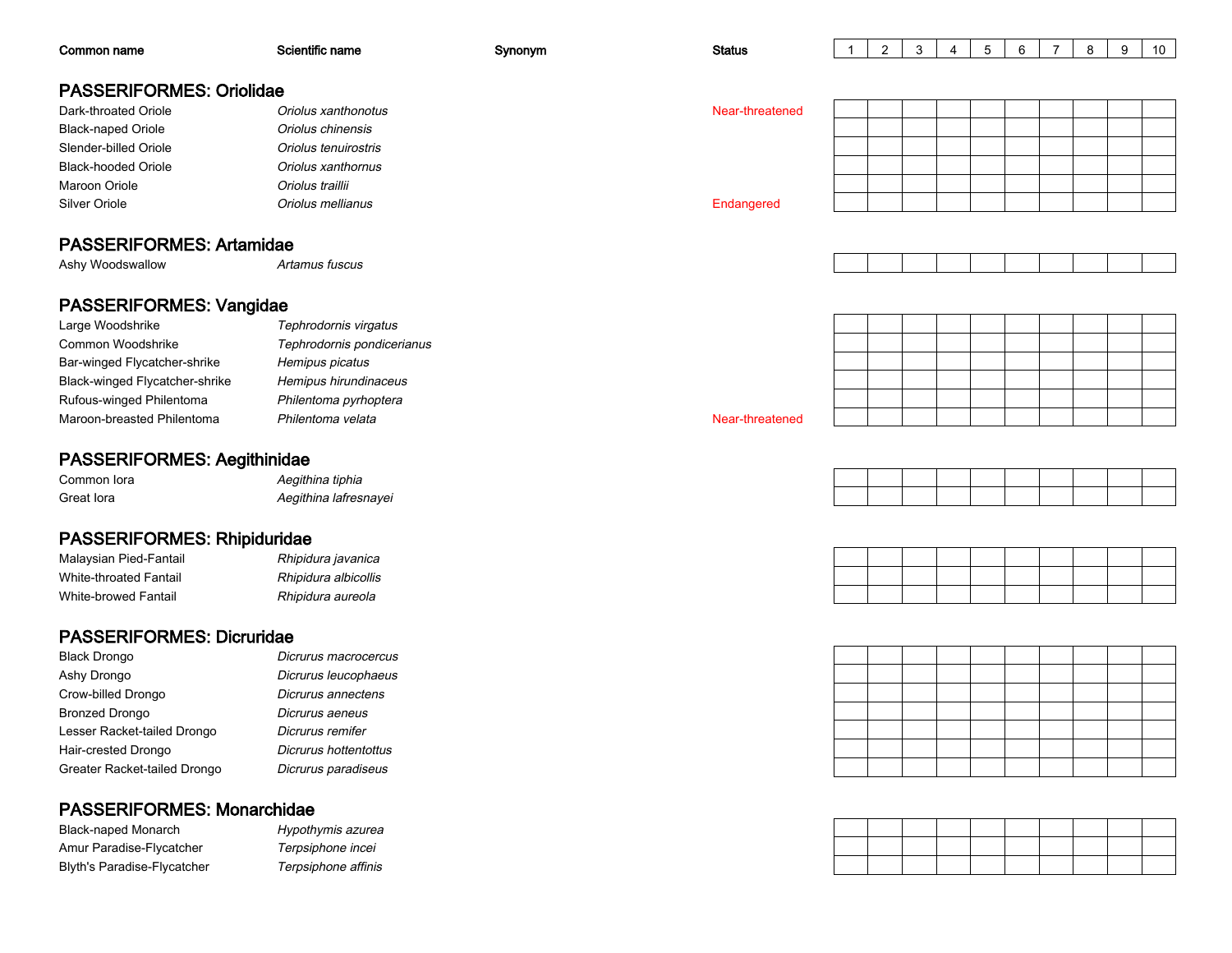| Common name                         | Scientific name           | Synonym | <b>Status</b>   | $\mathbf{1}$ | $\sqrt{2}$ | 3 | 4 | $\mathbf 5$ | 6 | $\overline{7}$ | 8 | 9 | 10 |
|-------------------------------------|---------------------------|---------|-----------------|--------------|------------|---|---|-------------|---|----------------|---|---|----|
|                                     |                           |         |                 |              |            |   |   |             |   |                |   |   |    |
| <b>PASSERIFORMES: Platylophidae</b> |                           |         |                 |              |            |   |   |             |   |                |   |   |    |
| Crested Shrikejay                   | Platylophus galericulatus |         | Near-threatened |              |            |   |   |             |   |                |   |   |    |
|                                     |                           |         |                 |              |            |   |   |             |   |                |   |   |    |
| <b>PASSERIFORMES: Laniidae</b>      |                           |         |                 |              |            |   |   |             |   |                |   |   |    |
| <b>Tiger Shrike</b>                 | Lanius tigrinus           |         |                 |              |            |   |   |             |   |                |   |   |    |
| <b>Brown Shrike</b>                 | Lanius cristatus          |         |                 |              |            |   |   |             |   |                |   |   |    |
| <b>Burmese Shrike</b>               | Lanius collurioides       |         |                 |              |            |   |   |             |   |                |   |   |    |
| Bay-backed Shrike                   | Lanius vittatus           |         | Rare/Accidental |              |            |   |   |             |   |                |   |   |    |
| Long-tailed Shrike                  | Lanius schach             |         |                 |              |            |   |   |             |   |                |   |   |    |
| Gray-backed Shrike                  | Lanius tephronotus        |         |                 |              |            |   |   |             |   |                |   |   |    |
|                                     |                           |         |                 |              |            |   |   |             |   |                |   |   |    |
| <b>PASSERIFORMES: Corvidae</b>      |                           |         |                 |              |            |   |   |             |   |                |   |   |    |
| <b>Black Magpie</b>                 | Platysmurus leucopterus   |         |                 |              |            |   |   |             |   |                |   |   |    |
| Red-billed Blue-Magpie              | Urocissa erythroryncha    |         |                 |              |            |   |   |             |   |                |   |   |    |
| Common Green-Magpie                 | Cissa chinensis           |         |                 |              |            |   |   |             |   |                |   |   |    |
| Rufous Treepie                      | Dendrocitta vagabunda     |         |                 |              |            |   |   |             |   |                |   |   |    |
| <b>Gray Treepie</b>                 | Dendrocitta formosae      |         |                 |              |            |   |   |             |   |                |   |   |    |
| Racket-tailed Treepie               | Crypsirina temia          |         |                 |              |            |   |   |             |   |                |   |   |    |
| Ratchet-tailed Treepie              | Temnurus temnurus         |         | Rare/Accidental |              |            |   |   |             |   |                |   |   |    |
| House Crow                          | Corvus splendens          |         |                 |              |            |   |   |             |   |                |   |   |    |
| Rook                                | Corvus frugilegus         |         | Rare/Accidental |              |            |   |   |             |   |                |   |   |    |
| Large-billed Crow                   | Corvus macrorhynchos      |         |                 |              |            |   |   |             |   |                |   |   |    |
|                                     |                           |         |                 |              |            |   |   |             |   |                |   |   |    |
| <b>PASSERIFORMES: Stenostiridae</b> |                           |         |                 |              |            |   |   |             |   |                |   |   |    |
| Gray-headed Canary-Flycatcher       | Culicicapa ceylonensis    |         |                 |              |            |   |   |             |   |                |   |   |    |
|                                     |                           |         |                 |              |            |   |   |             |   |                |   |   |    |
| <b>PASSERIFORMES: Paridae</b>       |                           |         |                 |              |            |   |   |             |   |                |   |   |    |
| Sultan Tit                          | Melanochlora sultanea     |         |                 |              |            |   |   |             |   |                |   |   |    |
|                                     |                           |         |                 |              |            |   |   |             |   |                |   |   |    |
| <b>PASSERIFORMES: Alaudidae</b>     |                           |         |                 |              |            |   |   |             |   |                |   |   |    |
| Indochinese Bushlark                | Mirafra erythrocephala    |         |                 |              |            |   |   |             |   |                |   |   |    |
| Oriental Skylark                    | Alauda gulgula            |         |                 |              |            |   |   |             |   |                |   |   |    |
| <b>PASSERIFORMES: Cisticolidae</b>  |                           |         |                 |              |            |   |   |             |   |                |   |   |    |
| Common Tailorbird                   | Orthotomus sutorius       |         |                 |              |            |   |   |             |   |                |   |   |    |
| Dark-necked Tailorbird              | Orthotomus atrogularis    |         |                 |              |            |   |   |             |   |                |   |   |    |
| Hill Prinia                         | Prinia superciliaris      |         |                 |              |            |   |   |             |   |                |   |   |    |
| <b>Rufescent Prinia</b>             | Prinia rufescens          |         |                 |              |            |   |   |             |   |                |   |   |    |
| Gray-breasted Prinia                | Prinia hodgsonii          |         |                 |              |            |   |   |             |   |                |   |   |    |
| Yellow-bellied Prinia               | Prinia flaviventris       |         |                 |              |            |   |   |             |   |                |   |   |    |
| Plain Prinia                        | Prinia inornata           |         |                 |              |            |   |   |             |   |                |   |   |    |
|                                     |                           |         |                 |              |            |   |   |             |   |                |   |   |    |

Zitting Cisticola

Golden-headed Cisticola

Cisticola juncidis

Cisticola exilis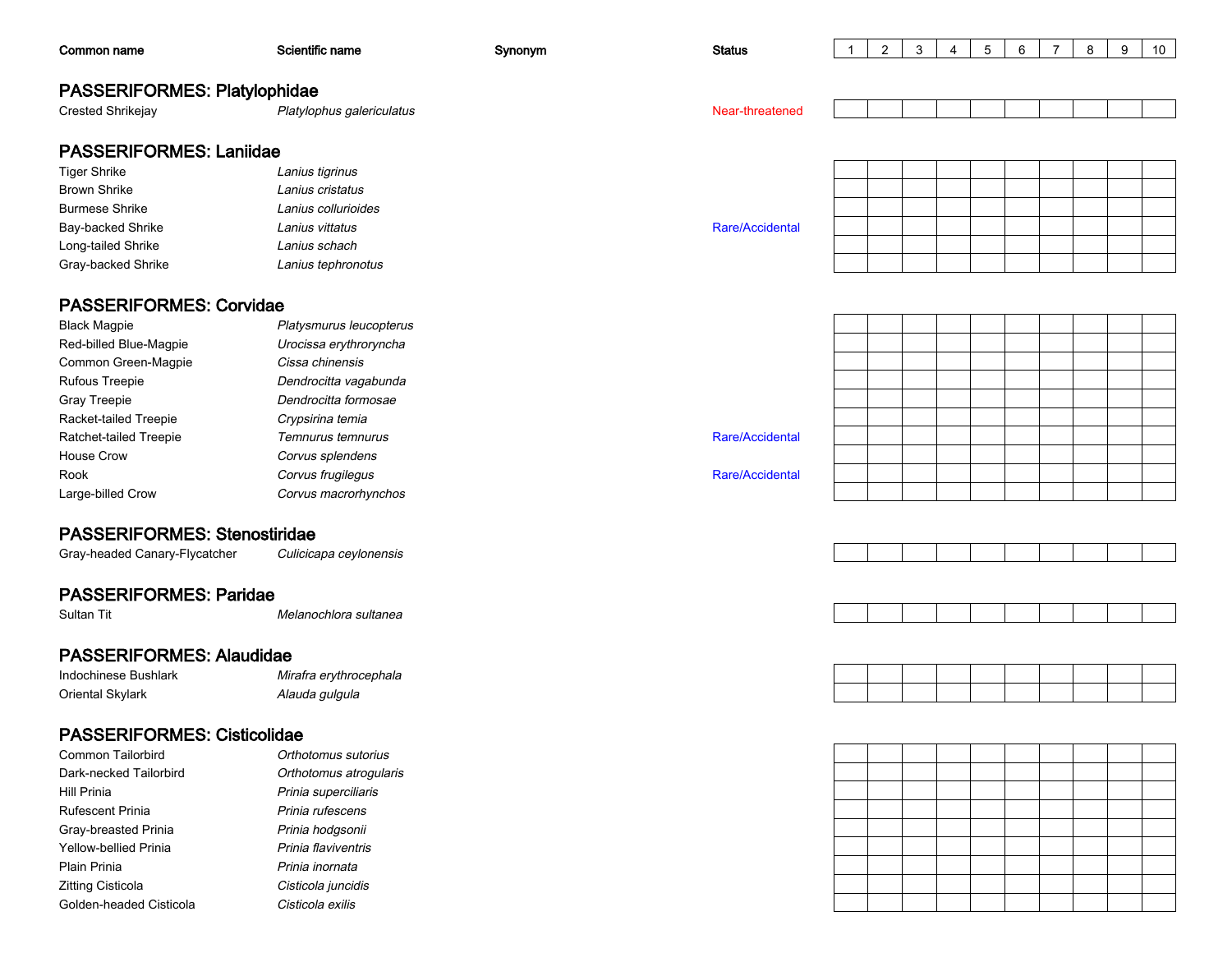| Common name                   | Scientific name           | Synonym | <b>Status</b>  | ົ | 3 |  |  | 9 | 10 |
|-------------------------------|---------------------------|---------|----------------|---|---|--|--|---|----|
|                               |                           |         |                |   |   |  |  |   |    |
| PASSERIFORMES: Acrocephalidae |                           |         |                |   |   |  |  |   |    |
| Thick-billed Warbler          | Arundinax aedon           |         |                |   |   |  |  |   |    |
| Black-browed Reed Warbler     | Acrocephalus bistrigiceps |         |                |   |   |  |  |   |    |
| Blunt-winged Warbler          | Acrocephalus concinens    |         |                |   |   |  |  |   |    |
| Manchurian Reed Warbler       | Acrocephalus tangorum     |         | Vulnerable     |   |   |  |  |   |    |
| Large-billed Reed Warbler     | Acrocephalus orinus       |         | Data deficient |   |   |  |  |   |    |
| Oriental Reed Warbler         | Acrocephalus orientalis   |         |                |   |   |  |  |   |    |
|                               |                           |         |                |   |   |  |  |   |    |

#### PASSERIFORMES: Locustellidae

| <b>Striated Grassbird</b>    | Megalurus palustris   |
|------------------------------|-----------------------|
| Pallas's Grasshopper-Warbler | Locustella certhiola  |
| Lanceolated Warbler          | Locustella lanceolata |
| Baikal Bush Warbler          | Locustella davidi     |

#### PASSERIFORMES: Hirundinidae

| Gray-throated Martin      | Riparia chinensis     |
|---------------------------|-----------------------|
| <b>Bank Swallow</b>       | Riparia riparia       |
| Dusky Crag-Martin         | Ptyonoprogne concolor |
| <b>Barn Swallow</b>       | Hirundo rustica       |
| <b>Pacific Swallow</b>    | Hirundo tahitica      |
| <b>Red-rumped Swallow</b> | Cecropis daurica      |
| <b>Striated Swallow</b>   | Cecropis striolata    |
| Asian House-Martin        | Delichon dasypus      |
|                           |                       |

#### PASSERIFORMES: Pycnonotidae

Puff-backed BulbulBlack-headed BulbulGray-bellied BulbulBlack-crested BulbulRed-whiskered BulbulSooty-headed BulbulStripe-throated BulbulFlavescent BulbulYellow-vented BulbulOlive-winged BulbulStreak-eared BulbulPuff-throated BulbulOchraceous BulbulOlive BulbulBlack BulbulWhite-headed BulbulAshy BulbulI**Xos mcclellandii** Mountain Bulbul

 Brachypodius eutilotus Brachypodius atriceps Rubigula cyaniventris Rubigula flaviventris Pycnonotus jocosusI **Pycnonotus aurigaster**  Pycnonotus finlaysoni Pycnonotus flavescens Pycnonotus goiavier Pycnonotus plumosus Pycnonotus conradi Alophoixus pallidus Alophoixus ochraceus Iole viridescensI extending the Hypsipetes leucocephalus Hypsipetes thompsoni **Interventional Section** 1 and 1 and 1 and 1 and 1 and 1 and 1 and 1 and 1 and 1 and 1 and 1 and 1 and 1 and 1 and 1 and 1 and 1 and 1 and 1 and 1 and 1 and 1 and 1 and 1 and 1 and 1 and 1 and 1 and 1 Hemixos flavala

 Near-threatenedNear-threatened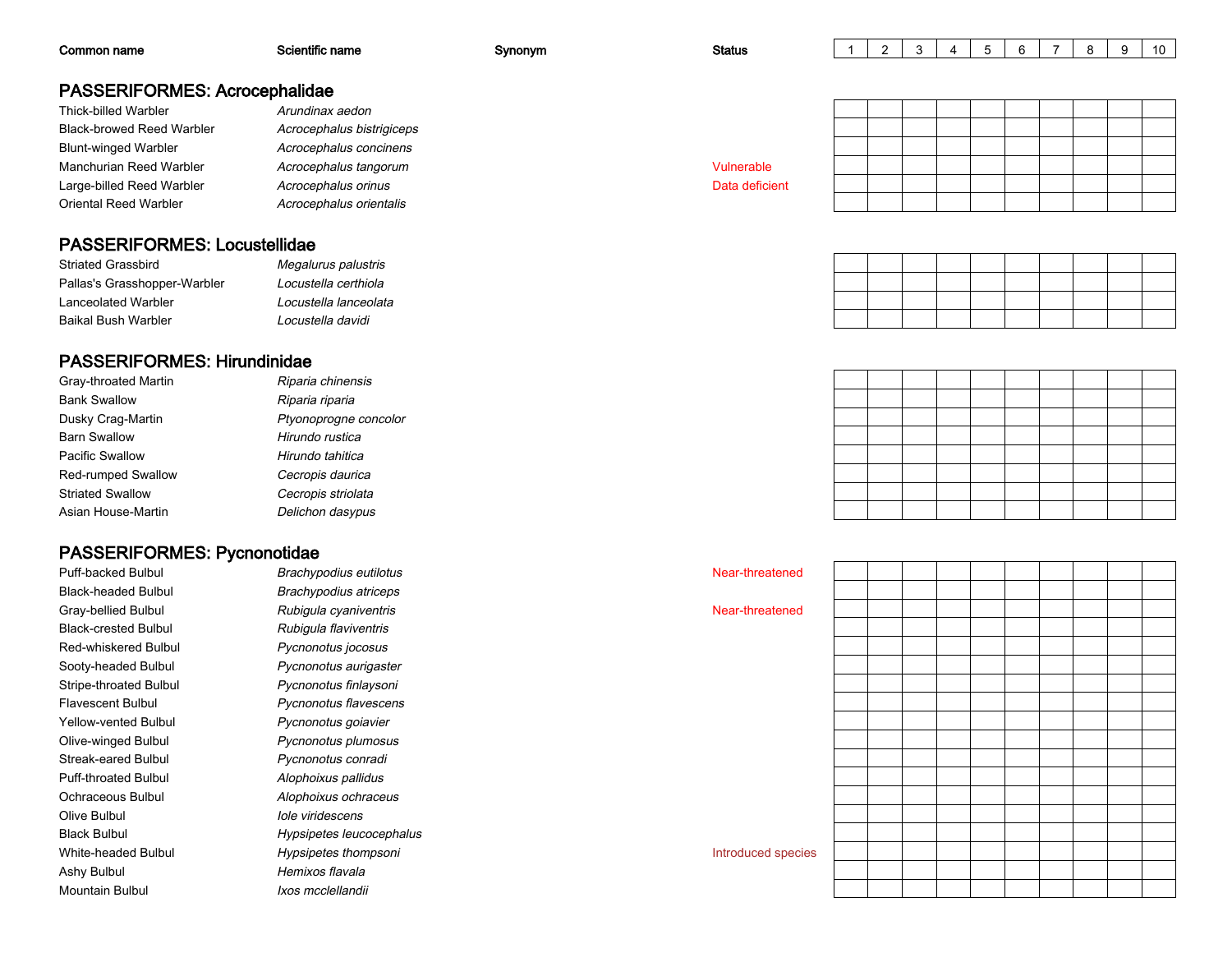| Common name            |  |
|------------------------|--|
| <b>Streaked Bulbul</b> |  |

Ixos malaccensis

Scientific name Synonym

Near-threatened

m Status 1 2 3 4 5 6 7 8 9 10



| <b>PASSERIFORMES: Phylloscopidae</b> |  |  |
|--------------------------------------|--|--|
|                                      |  |  |

| <b>Yellow-browed Warbler</b>   | Phylloscopus inornatus     |
|--------------------------------|----------------------------|
| Radde's Warbler                | Phylloscopus schwarzi      |
| Dusky Warbler                  | Phylloscopus fuscatus      |
| <b>Eastern Crowned Warbler</b> | Phylloscopus coronatus     |
| Martens's Warbler              | Phylloscopus omeiensis     |
| Alström's Warbler              | Phylloscopus soror         |
| Greenish Warbler               | Phylloscopus trochiloides  |
| Two-barred Warbler             | Phylloscopus plumbeitarsus |
| Pale-legged Leaf Warbler       | Phylloscopus tenellipes    |
| Sakhalin Leaf Warbler          | Phylloscopus borealoides   |
| Arctic Warbler                 | Phylloscopus borealis      |
| Kamchatka Leaf Warbler         | Phylloscopus examinandus   |
| Chestnut-crowned Warbler       | Phylloscopus castaniceps   |
| Sulphur-breasted Warbler       | Phylloscopus ricketti      |
| <b>Blyth's Leaf Warbler</b>    | Phylloscopus reguloides    |
| <b>Claudia's Leaf Warbler</b>  | Phylloscopus claudiae      |
| Davison's Leaf Warbler         | Phylloscopus intensior     |

#### PASSERIFORMES: Scotocercidae

| Asian Stubtail         | Urosphena squameiceps    |
|------------------------|--------------------------|
| Yellow-bellied Warbler | Abroscopus superciliaris |
| Mountain Tailorbird    | Phyllergates cucullatus  |

#### PASSERIFORMES: Sylviidae

Yellow-eyed BabblerBlack-throated Parrotbill

 Chrysomma sinenseSuthora nipalensis

#### PASSERIFORMES: Zosteropidae

| Striated Yuhina            | Yuhina castaniceps  |
|----------------------------|---------------------|
| Indochinese Yuhina         | Yuhina torqueola    |
| Chestnut-flanked White-eye | Zosterops erythropl |
| Hume's White-eye           | Zosterops aurivente |
| Swinhoe's White-eye        | Zosterops simplex   |

 Yuhina torqueola Zosterops erythropleurus Zosterops auriventer Zosterops simplex

## PASSERIFORMES: Timaliidae

| Chestnut-capped Babbler       |
|-------------------------------|
| Pin-striped Tit-Babbler       |
| Golden Babbler                |
| Rufous-fronted Babbler        |
| Red-billed Scimitar-Babbler   |
| Coral-billed Scimitar-Babbler |

 Timalia pileata Mixornis gularis Cyanoderma chrysaeum Cyanoderma rufifrons Pomatorhinus ochraceicepsPomatorhinus ferruginosus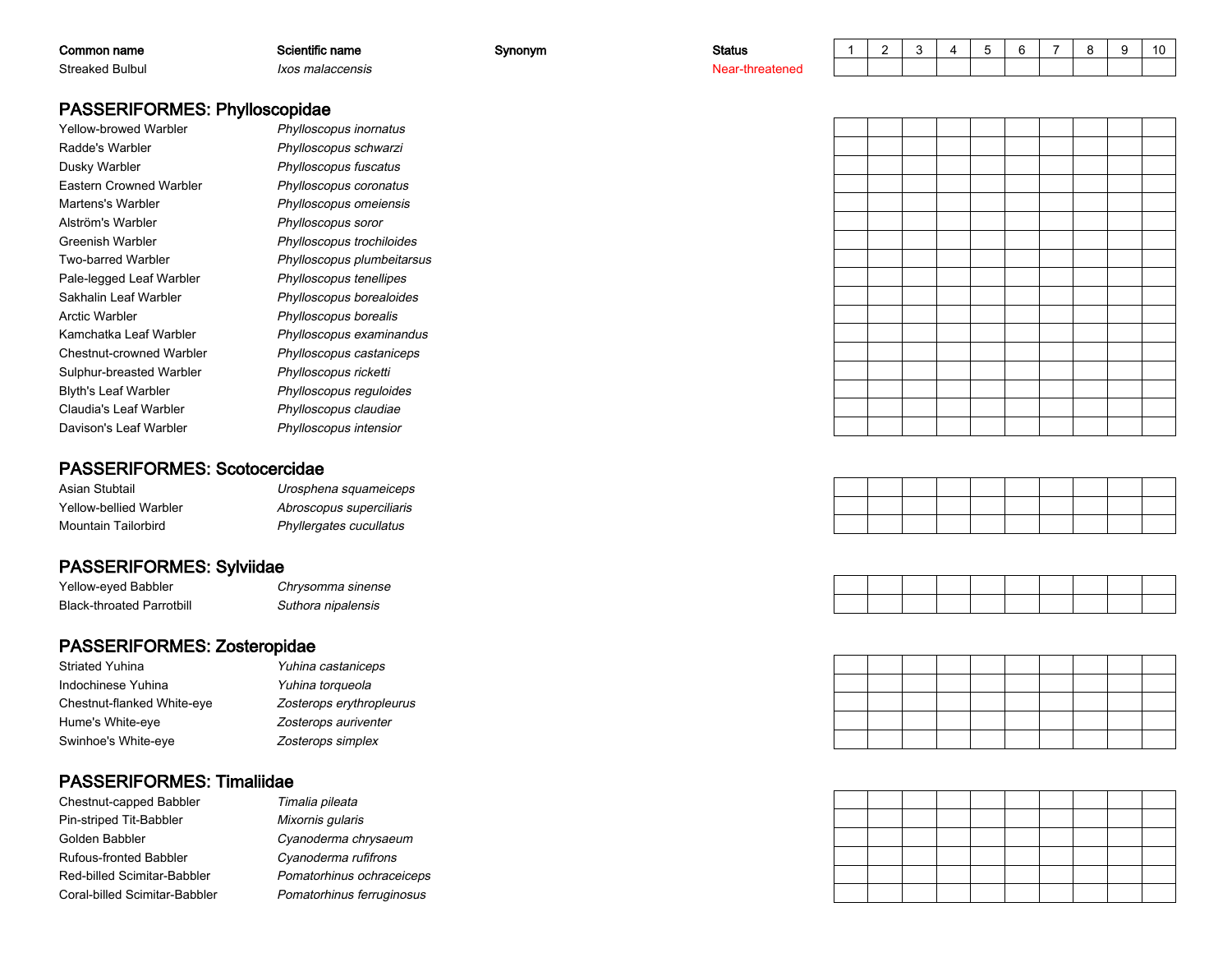| Common name                   | Scientific name             | Synonym | <b>Status</b> |  |  |  |  | 10 |
|-------------------------------|-----------------------------|---------|---------------|--|--|--|--|----|
| White-browed Scimitar-Babbler | Pomatorhinus schisticeps    |         |               |  |  |  |  |    |
| Large Scimitar-Babbler        | Megapomatorhinus hypoleucos |         |               |  |  |  |  |    |
| Gray-throated Babbler         | Stachyris nigriceps         |         |               |  |  |  |  |    |
| Spot-necked Babbler           | Stachyris strialata         |         |               |  |  |  |  |    |

#### PASSERIFORMES: Pellorneidae

#### Gampsorhynchus torquatusCollared Babbler

 Schoeniparus castaneceps Rufous-winged FulvettaPuff-throated Babbler Pellorneum ruficepsBuff-breasted Babbler Pellorneum tickelli Eyebrowed Wren-Babbler Napothera epilepidotaAbbott's Babbler Turdinus abbotti Streaked Wren-Babbler Turdinus brevicaudatusChinese GrassbirdGraminicola striatus

#### PASSERIFORMES: Leiothrichidae

| Alcippe poioicephala        |
|-----------------------------|
| Alcippe fratercula          |
| Garrulax leucolophus        |
| Garrulax monileger          |
| Garrulax strepitans         |
| lanthocincla pectoralis     |
| lanthocincla chinensis      |
| Trochalopteron melanostigma |
| Heterophasia picaoides      |
| Leiothrix argentauris       |
| Actinodura cyanouroptera    |
|                             |

#### PASSERIFORMES: Sittidae

| <b>Burmese Nuthatch</b>        | Sitta neglecta  |
|--------------------------------|-----------------|
| <b>Velvet-fronted Nuthatch</b> | Sitta frontalis |

#### PASSERIFORMES: Sturnidae

| Golden-crested Myna       | Ampeliceps corona   |
|---------------------------|---------------------|
| Common Hill Myna          | Gracula religiosa   |
| European Starling         | Sturnus vulgaris    |
| Rosy Starling             | Pastor roseus       |
| Daurian Starling          | Agropsar sturninus  |
| Chestnut-cheeked Starling | Agropsar philippen  |
| Black-collared Starling   | Gracupica nigricoll |
| Asian Pied Starling       | Gracupica contra    |
| White-shouldered Starling | Sturnia sinensis    |
| Brahminy Starling         | Sturnia pagodarum   |
| Chestnut-tailed Starling  | Sturnia malabarica  |
|                           |                     |

 Ampeliceps coronatus Gracula religiosa Sturnus vulgaris Pastor roseus Agropsar sturninus Agropsar philippensis **Rare/Accidental**  Gracupica nigricollis Gracupica contra Sturnia sinensis Sturnia pagodarum

| <b>ExtirpatedVulnerable</b> |  |
|-----------------------------|--|

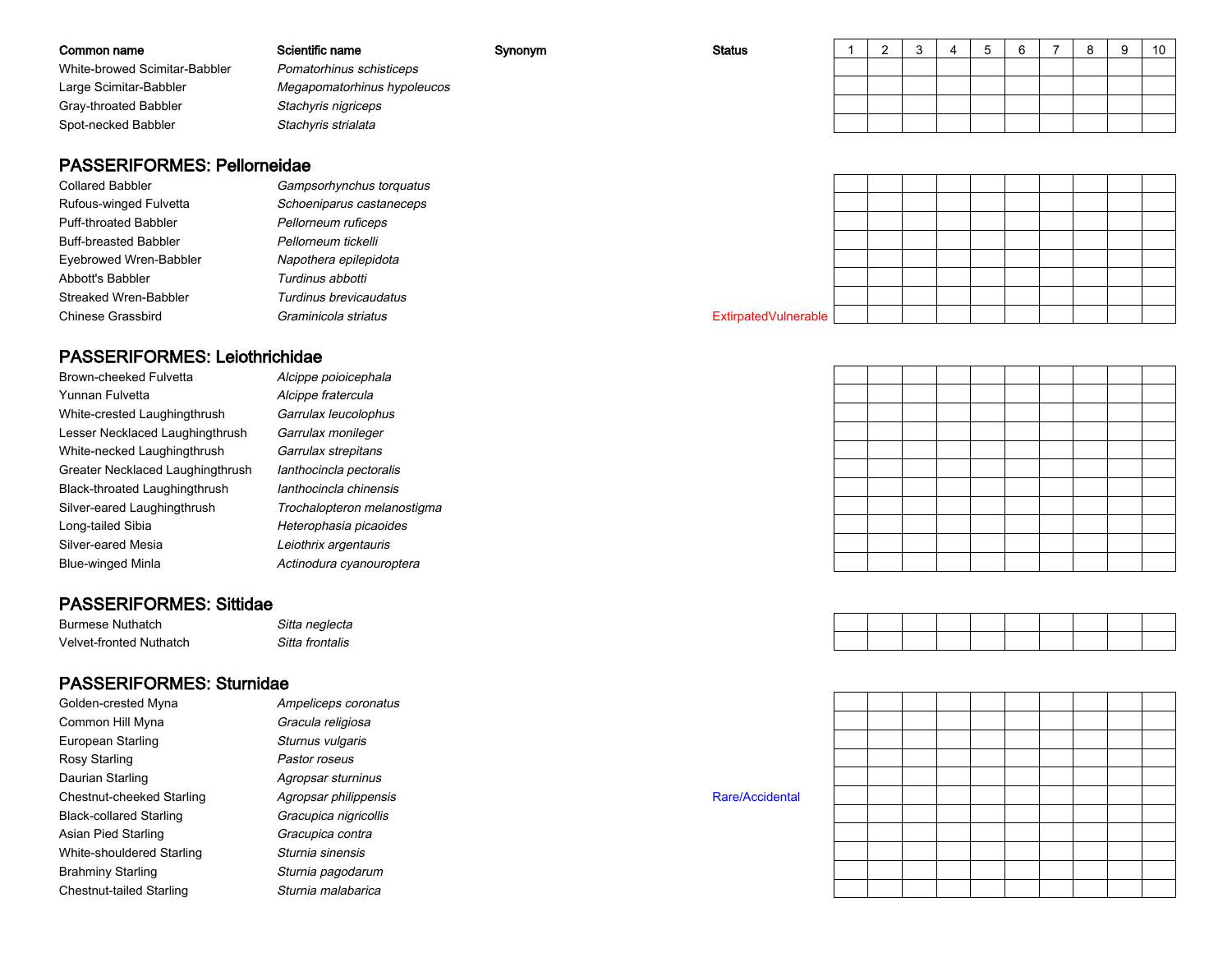| Common name                 | Scientific name          | Synonym | <b>Status</b> | ◠ |  | b |  | 10 |
|-----------------------------|--------------------------|---------|---------------|---|--|---|--|----|
| Common Myna                 | Acridotheres tristis     |         |               |   |  |   |  |    |
| Vinous-breasted Starling    | Acridotheres burmannicus |         |               |   |  |   |  |    |
| Jungle Myna                 | Acridotheres fuscus      |         |               |   |  |   |  |    |
| Great Myna                  | Acridotheres grandis     |         |               |   |  |   |  |    |
| <b>Spot-winged Starling</b> | Saroglossa spilopterus   |         |               |   |  |   |  |    |

#### PASSERIFORMES: Turdidae

| Scaly Thrush         | Zoothera dauma     |                |
|----------------------|--------------------|----------------|
| Green Cochoa         | Cochoa viridis     |                |
| Siberian Thrush      | Geokichla sibirica |                |
| Orange-headed Thrush | Geokichla citrina  |                |
| Gray-sided Thrush    | Turdus feae        | Vulnerable     |
| Eyebrowed Thrush     | Turdus obscurus    |                |
| Dusky Thrush         | Turdus eunomus     | Rare/Accidenta |
| Naumann's Thrush     | Turdus naumanni    | Rare/Accidenta |

#### PASSERIFORMES: Muscicapidae

Dark-sided FlycatcherFerruginous FlycatcherAsian Brown FlycatcherOriental Magpie-RobinWhite-rumped ShamaRufous-browed FlycatcherWhite-tailed FlycatcherHainan Blue FlycatcherPale Blue FlycatcherBlue-throated FlycatcherChinese Blue FlycatcherLarge Blue FlycatcherHill Blue FlycatcherIndochinese Blue FlycatcherBrown-chested Jungle-FlycatcherFulvous-chested Jungle-FlycatcherLarge NiltavaBlue-and-white FlycatcherZappey's FlycatcherVerditer FlycatcherSiberian Blue Robin**Bluethroat** Blue Whistling-ThrushWhite-crowned ForktailChestnut-naped ForktailSlaty-backed ForktailSiberian Rubythroatr Ficedula zanthopygia Yellow-rumped Flycatcher

 Muscicapa sibirica Muscicapa ferruginea Muscicapa dauurica Copsychus saularis Copsychus malabaricus Anthipes solitaris Cyornis concretus Cyornis hainanus Cyornis unicolor Cyornis rubeculoides Cyornis glaucicomans Cyornis magnirostris Cyornis banyumas Cyornis sumatrensis Cyornis brunneatuss and the contract of the contract of the contract of the contract of the contract of the contract of the contract of the contract of the contract of the contract of the contract of the contract of the contract of the cont Cyornis olivaceus Niltava grandis Cyanoptila cyanomelana Cyanoptila cumatilis Eumyias thalassinus Larvivora cyane Luscinia svecicah Myophonus caeruleus Enicurus leschenaulti Enicurus ruficapillus Enicurus schistaceusCalliope calliope

Near-threatened

Near-threatened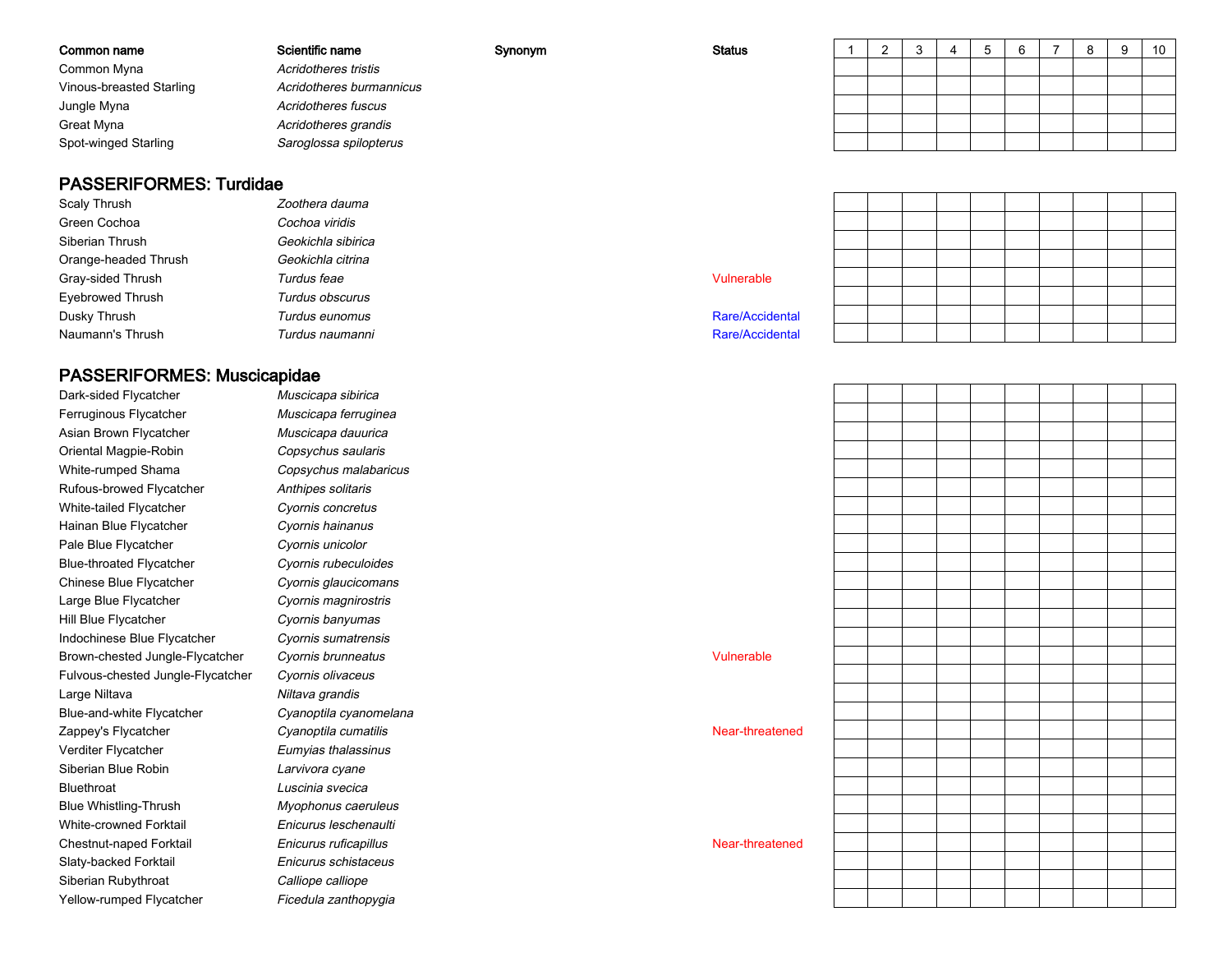#### Common name

Green-backed Flycatcher

Narcissus Flycatcher

Mugimaki FlycatcherSlaty-backed Flycatcher

Sapphire Flycatcher

Little Pied FlycatcherUltramarine Flycatcher

White-throated Rock-Thrush

Yellow-breasted FlowerpeckerThick-billed Flowerpecker

Yellow-vented Flowerpecker

Orange-bellied Flowerpecker

Fire-breasted Flowerpecker

Scarlet-backed Flowerpecker

Taiga Flycatcher

Blue Rock-Thrush

Siberian Stonechat

Plain Flowerpecker

Gray Bushchat

#### Scientific name Synonym

Prionochilus maculatus

 Dicaeum agileDicaeum chrysorrheum

Dicaeum trigonostigma

Dicaeum ignipectus

r **Dicaeum cruentatum** 

Dicaeum minullum

 Ficedula elisaer **Ficedula narcissina** r **Ficedula mugimaki**  Ficedula erithacusr **Ficedula sapphira**  Ficedula westermanni Ficedula superciliaris Ficedula albicillah *Monticola gularis*  Monticola solitarius Saxicola maurust **Saxicola ferreus** 

#### PASSERIFORMES: Dicaeidae

# PASSERIFORMES: Nectariniidae

Ruby-cheeked SunbirdPlain SunbirdBrown-throated SunbirdRed-throated SunbirdVan Hasselt's SunbirdCopper-throated SunbirdPurple SunbirdOlive-backed SunbirdBlack-throated SunbirdCrimson SunbirdPurple-naped SpiderhunterLittle SpiderhunterYellow-eared SpiderhunterSpectacled SpiderhunterStreaked SpiderhunterGray-breasted Spiderhunter

 Chalcoparia singalensis Anthreptes simplex Anthreptes malacensis Anthreptes rhodolaemus **Near-threatened Near-threatened**  Leptocoma brasiliana Leptocoma calcostetha Cinnyris asiaticus Cinnyris jugularis Aethopyga saturata Aethopyga siparaja Kurochkinegramma hypogrammicum Arachnothera longirostra Arachnothera chrysogenys Arachnothera flavigaster Arachnothera magnaArachnothera modesta

#### PASSERIFORMES: Irenidae

Asian Fairy-bluebird

Irena puella

| m | <b>Status</b> | 1 | 2 | 3 | 4 | 5 | 6 | $\overline{7}$ | 8 | 9 | 10 |
|---|---------------|---|---|---|---|---|---|----------------|---|---|----|
|   |               |   |   |   |   |   |   |                |   |   |    |
|   |               |   |   |   |   |   |   |                |   |   |    |
|   |               |   |   |   |   |   |   |                |   |   |    |
|   |               |   |   |   |   |   |   |                |   |   |    |
|   |               |   |   |   |   |   |   |                |   |   |    |
|   |               |   |   |   |   |   |   |                |   |   |    |
|   |               |   |   |   |   |   |   |                |   |   |    |
|   |               |   |   |   |   |   |   |                |   |   |    |
|   |               |   |   |   |   |   |   |                |   |   |    |
|   |               |   |   |   |   |   |   |                |   |   |    |
|   |               |   |   |   |   |   |   |                |   |   |    |
|   |               |   |   |   |   |   |   |                |   |   |    |

 $\mathcal{L}(\mathcal{A})$ 

#### PASSERIFORMES: Chloropseidae